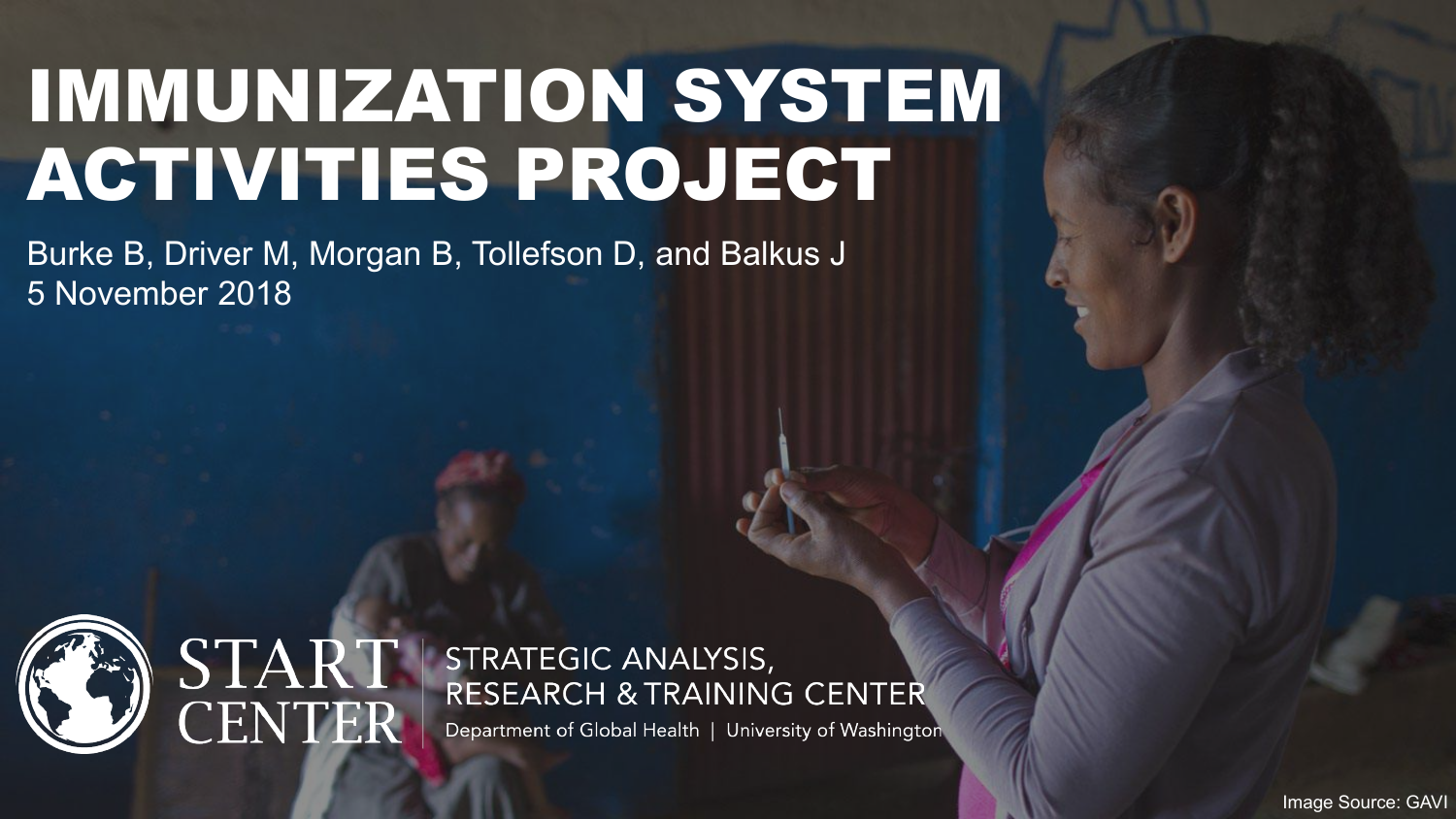### ROADMAP



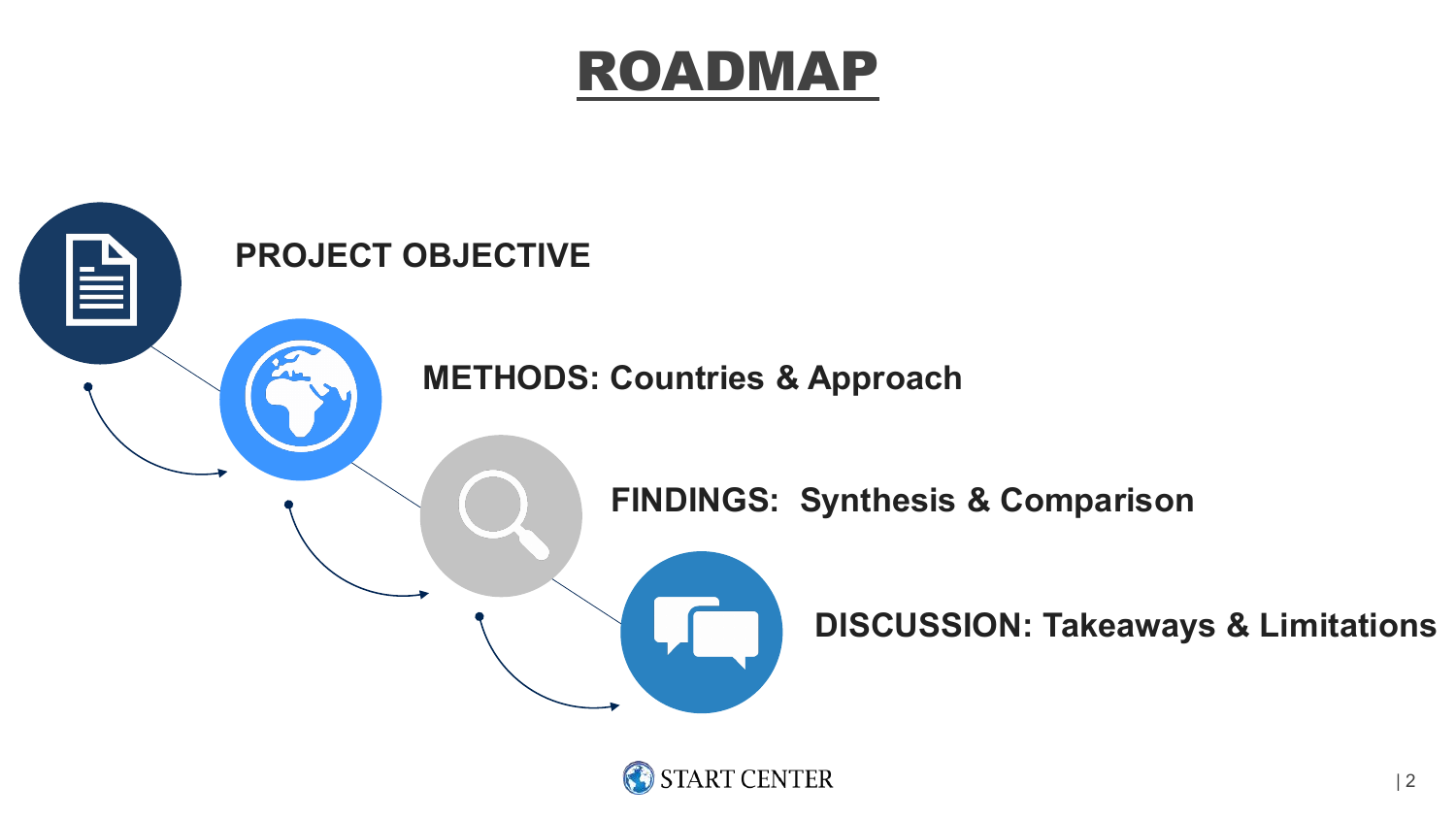# **IMMUNISATION** INJECTION ROOM



**Objective:** Summarize current work to strengthen immunization systems and increase vaccine coverage for children in low- and middle-income countries

**Methods:** Qualitatively analyze content and themes from country-level GAVI documents.

#### **Primary focus**

- Current country priorities and challenges
- Trends across BMGF Vaccine Delivery team's "country segments"



Image source: GAVI 2017 Annual Progress Report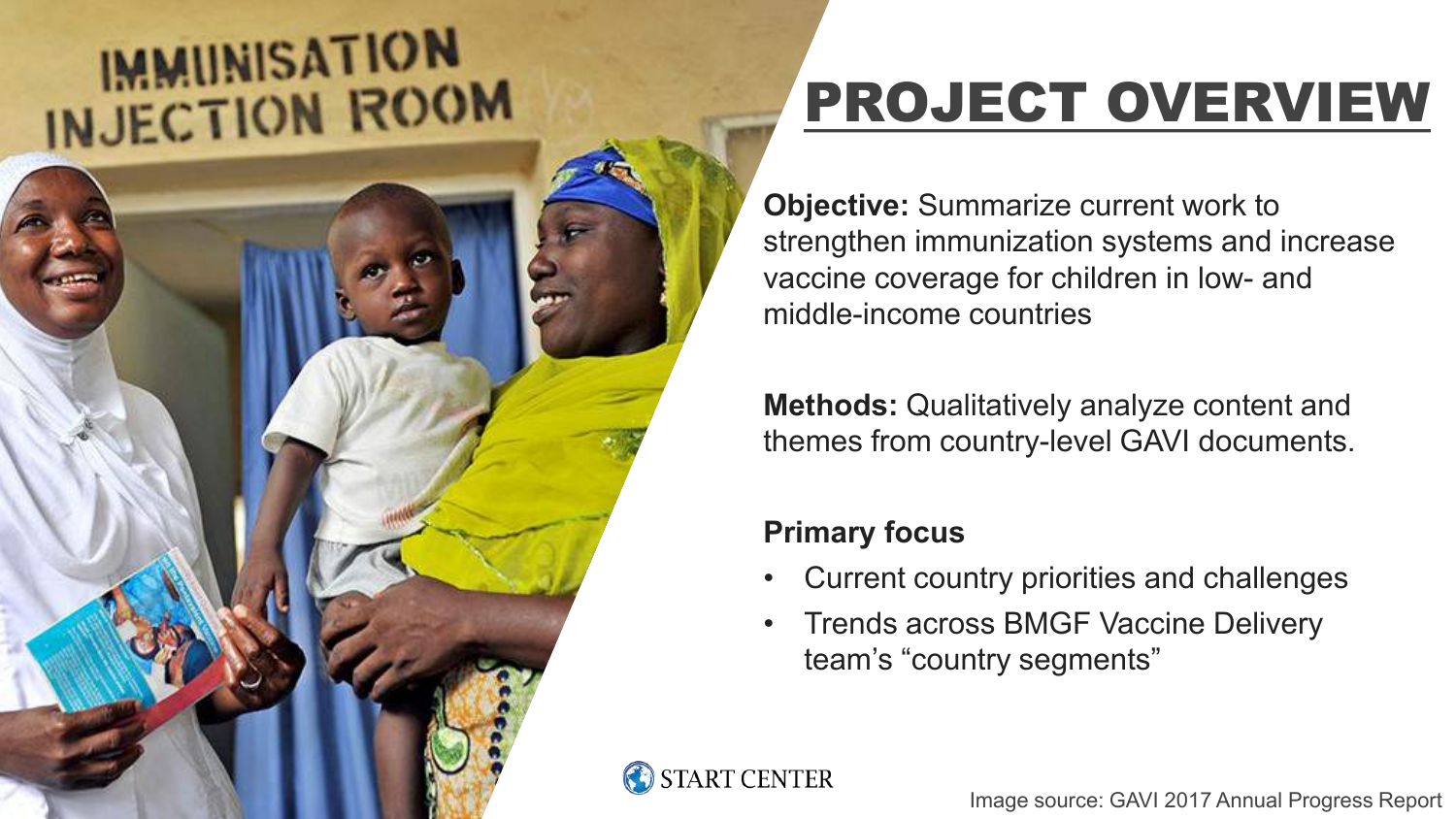### PROJECT TEAM



**Barbara Burke, MPH** Project Manager



**Matt Driver** Research Assistant



**Brooks Morgan, MSPH** Research Assistant



**Deanna Tollefson, MPH** Research Assistant



**Jen Balkus, PhD** Faculty Lead

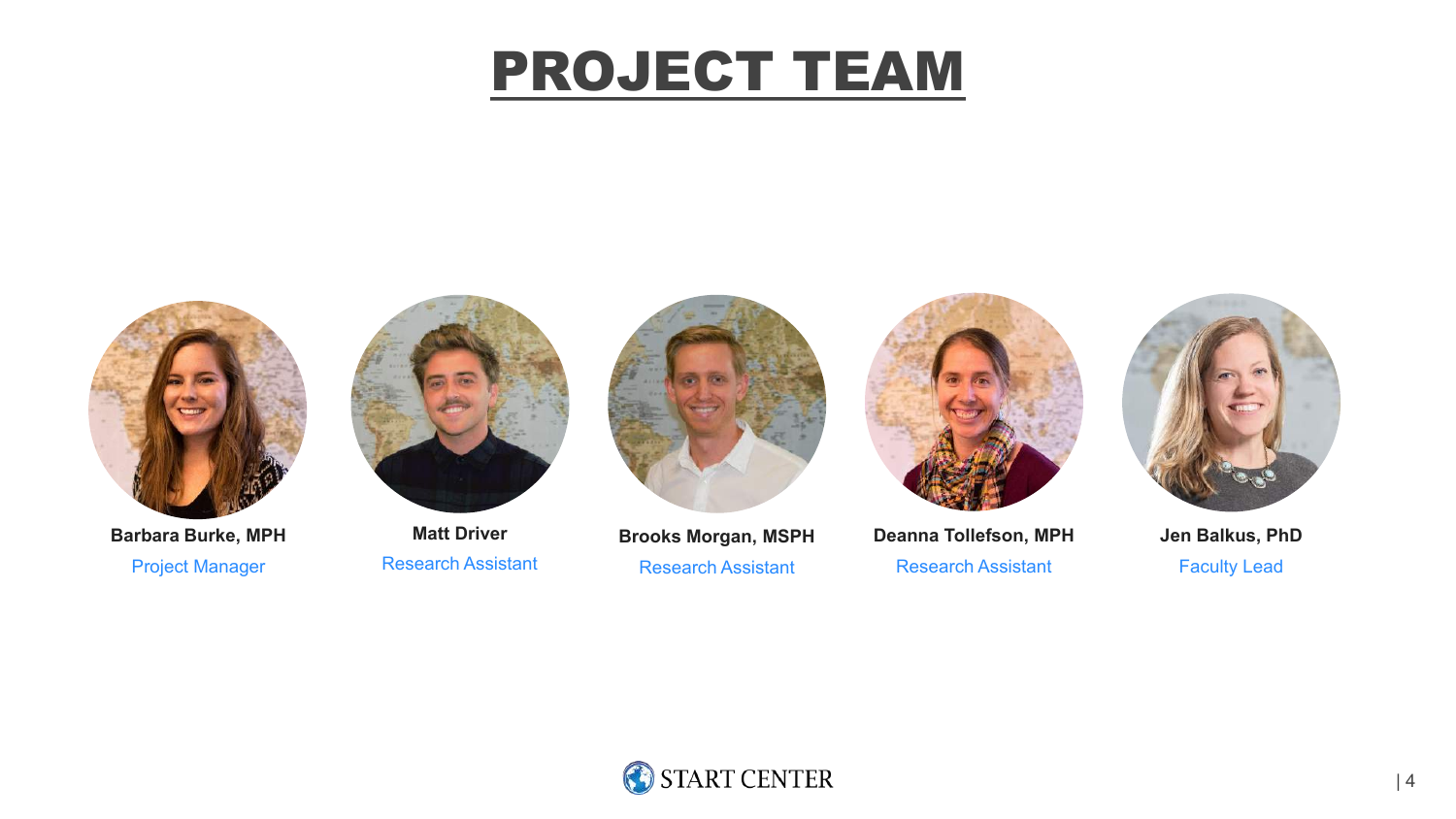### ROADMAP



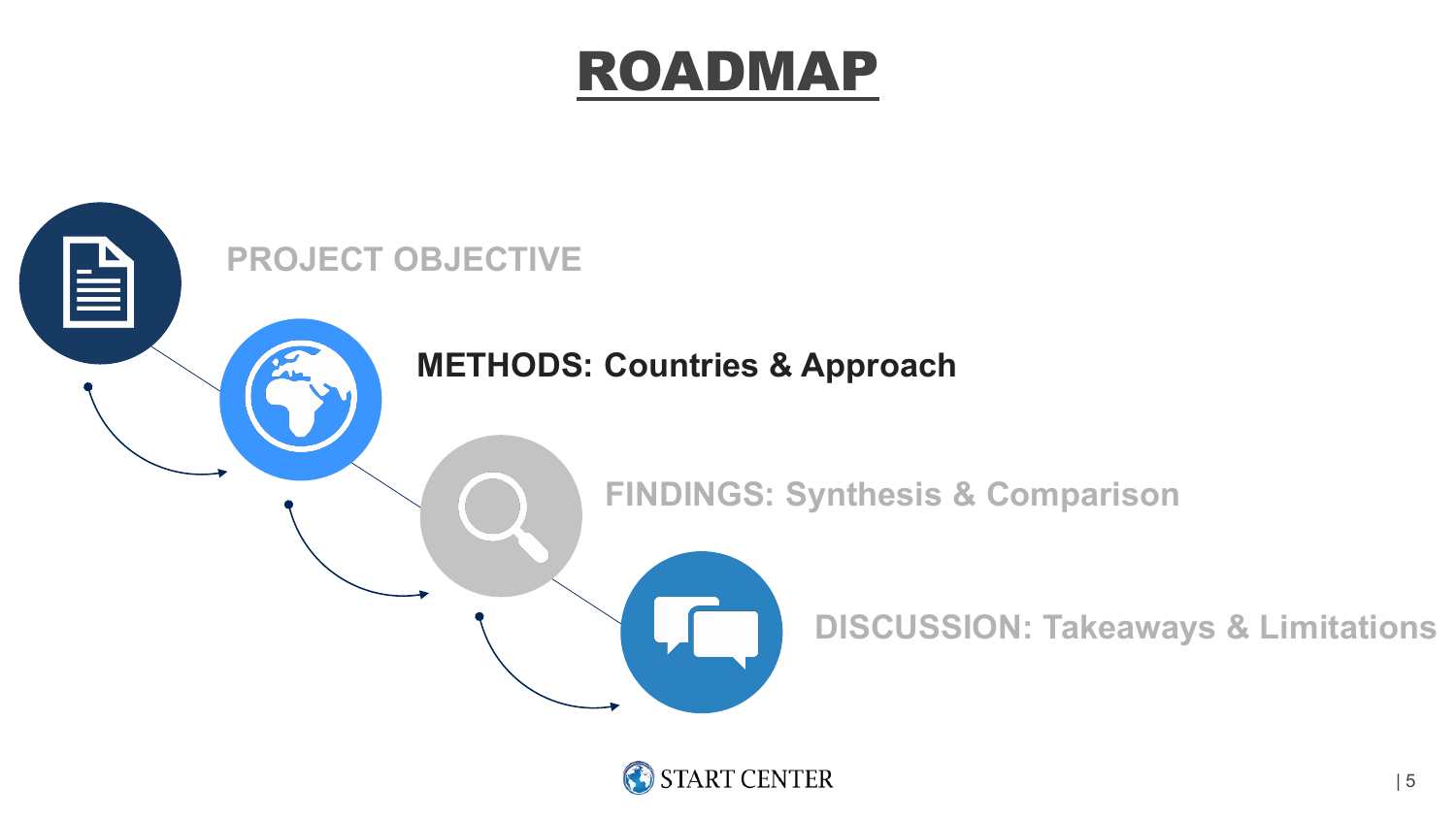### COUNTRIES REVIEWED 22 COUNTRIES INCLUDED ACROSS TWO REVIEW PHASES



#### **COUNTRIES**

**Segment 2:** Cameroon\*

**Segment 3:** Cote d'Ivoire, Indonesia\*, Liberia, Mali, Mauritania, Mozambique, Niger, PNG, Sierra Leone, Timor Leste, Uganda\*

**Segment 4:** Angola, Chad\*, DRC\*, Guinea\*, Haiti

*Segment 5***:** CAR\*, South Sudan\*

*PINE***:** Pakistan, India, **Ethiopia** 

\*Countries from Phase I of review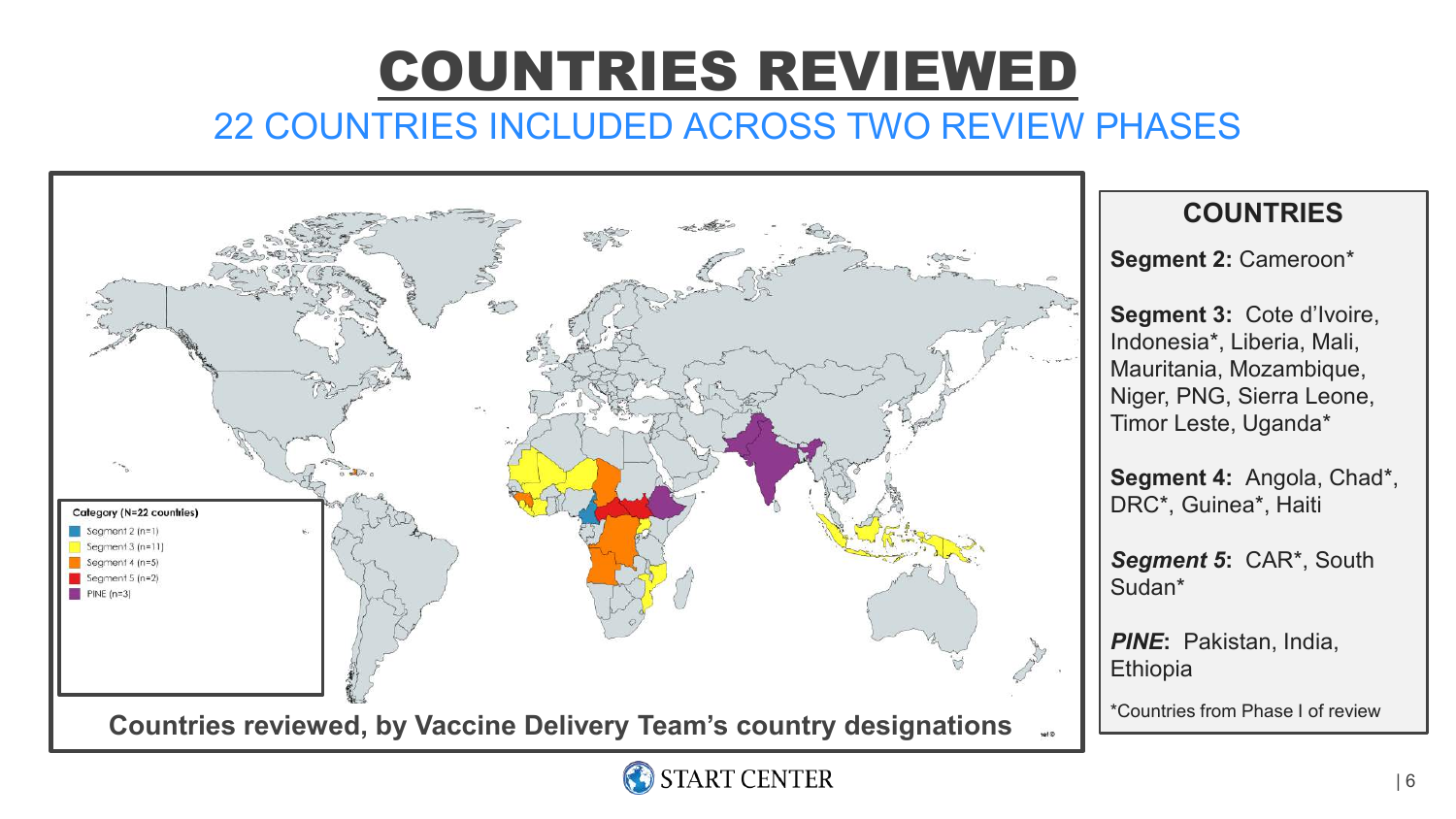## **COUNTRY SEGMENTATI**



Developed by Vaccine Delivery Team



Criteria used to categorize countries includes coverage of DTP1, coverage of DTP3, DTP dropout, and level of conflict

Assumption that countries within a segment share some common characteristics and challenges with system barriers

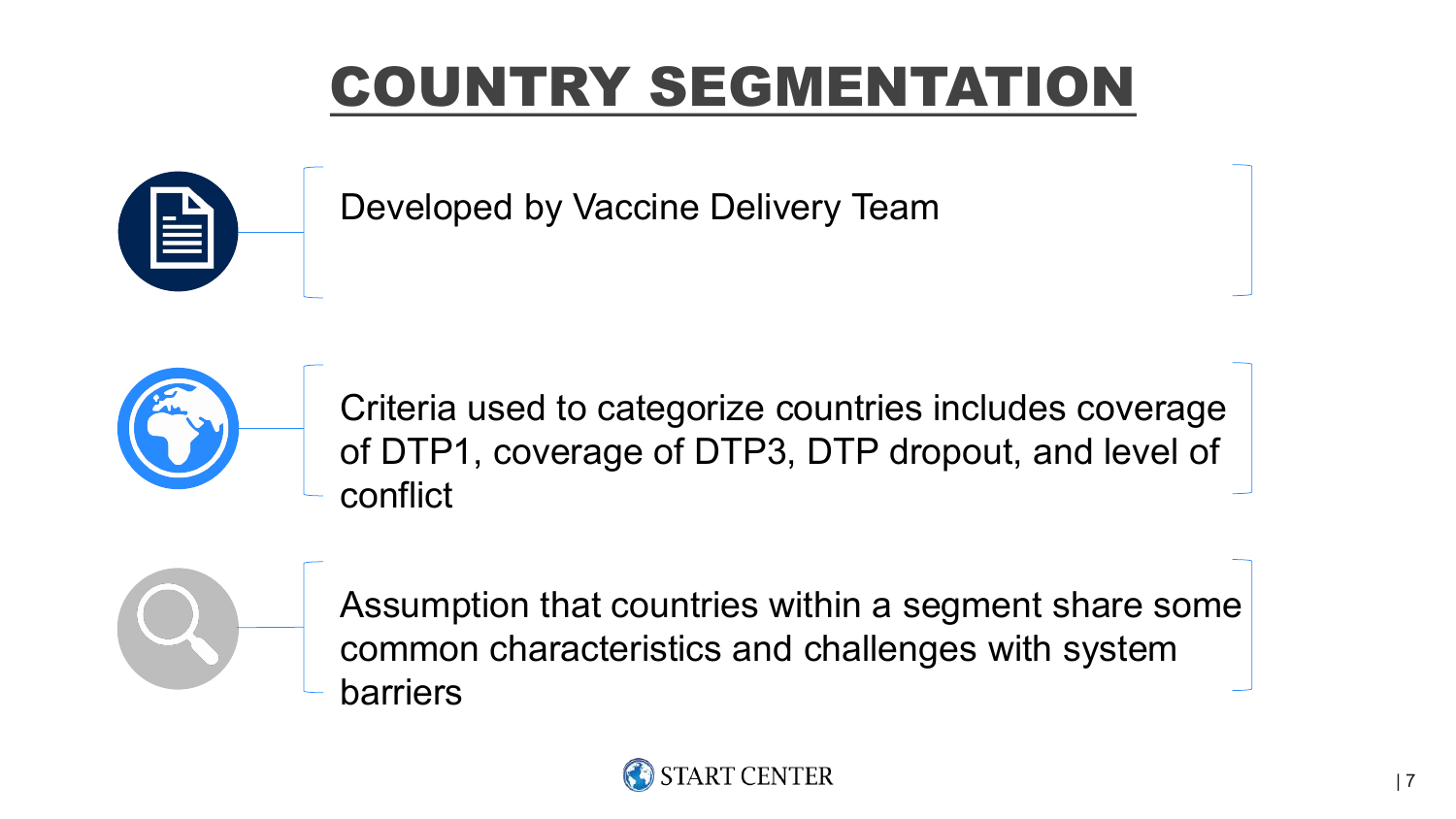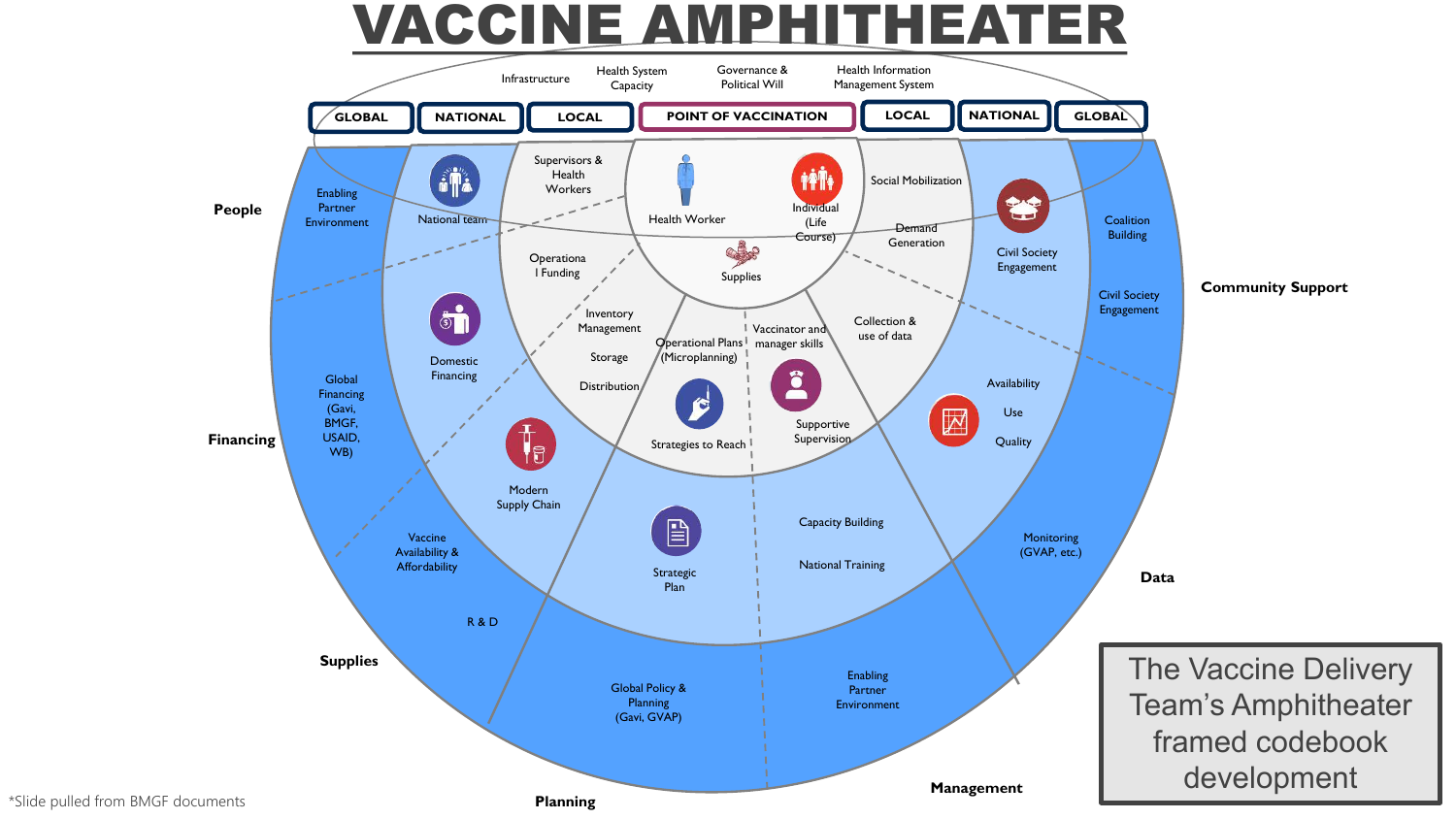## PHASED APPROACH

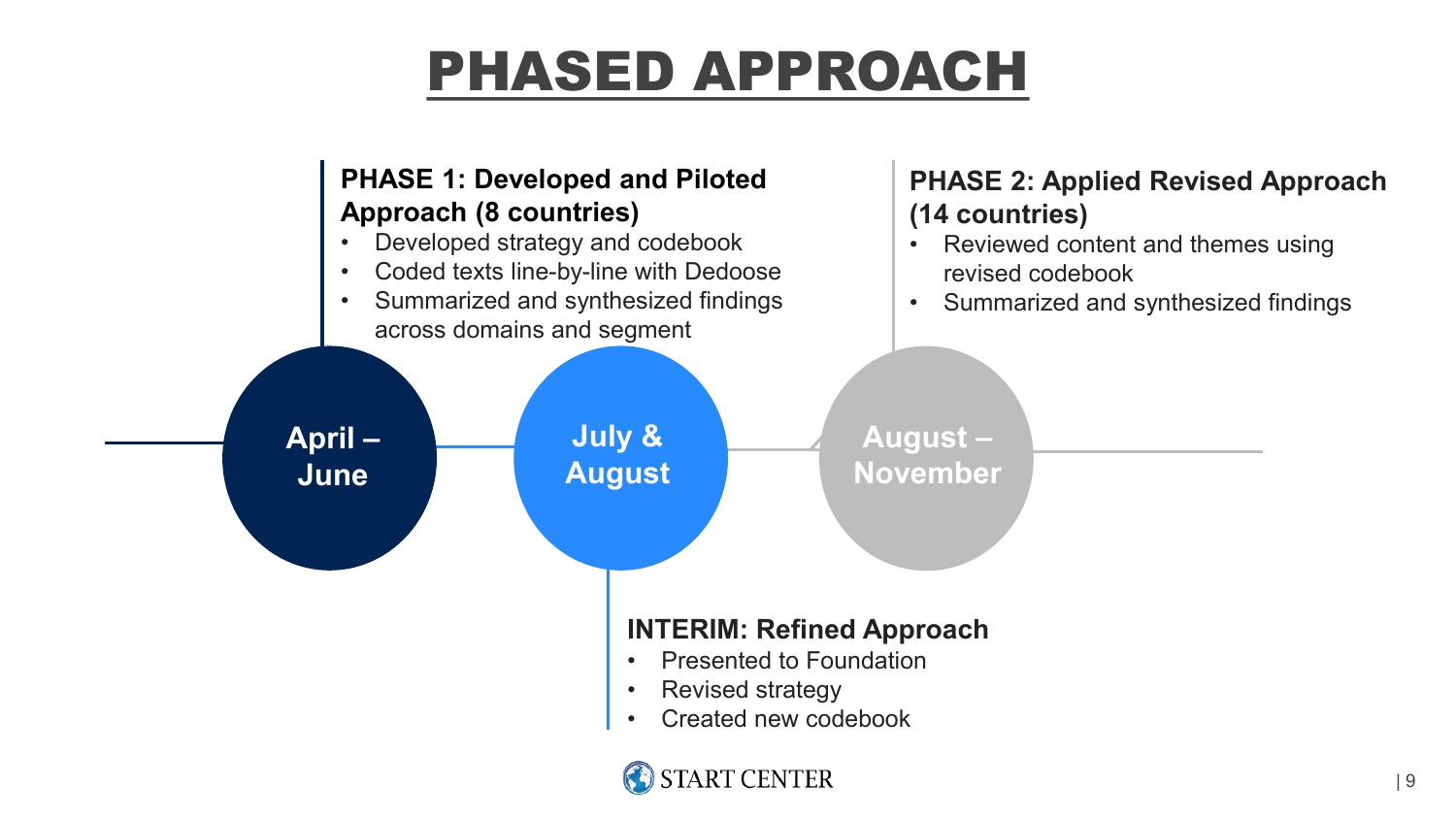## APPROACH



**Develop codebook:** Determine themes based on "amphitheater" and Vaccine Delivery Team priorities

2

**Review documents:** Abstract information using predefined codes

3

#### **Summarize country data:**

Highlight activities and gaps by country, topic, and content areas in large table



**Synthesize findings**:

Identify similarities and differences across countries and segments by reviewing summary table

### SOURCE DOCUMENTS

- Proposal for Health System Strengthening Supports (HSS)
- Joint Appraisal Reports (JA)
- Targeted Country Assistance (TCA) plans
- Country-specific Gavi evaluations\*
- Country Metrics documents\*

*\*Only available for select countries*

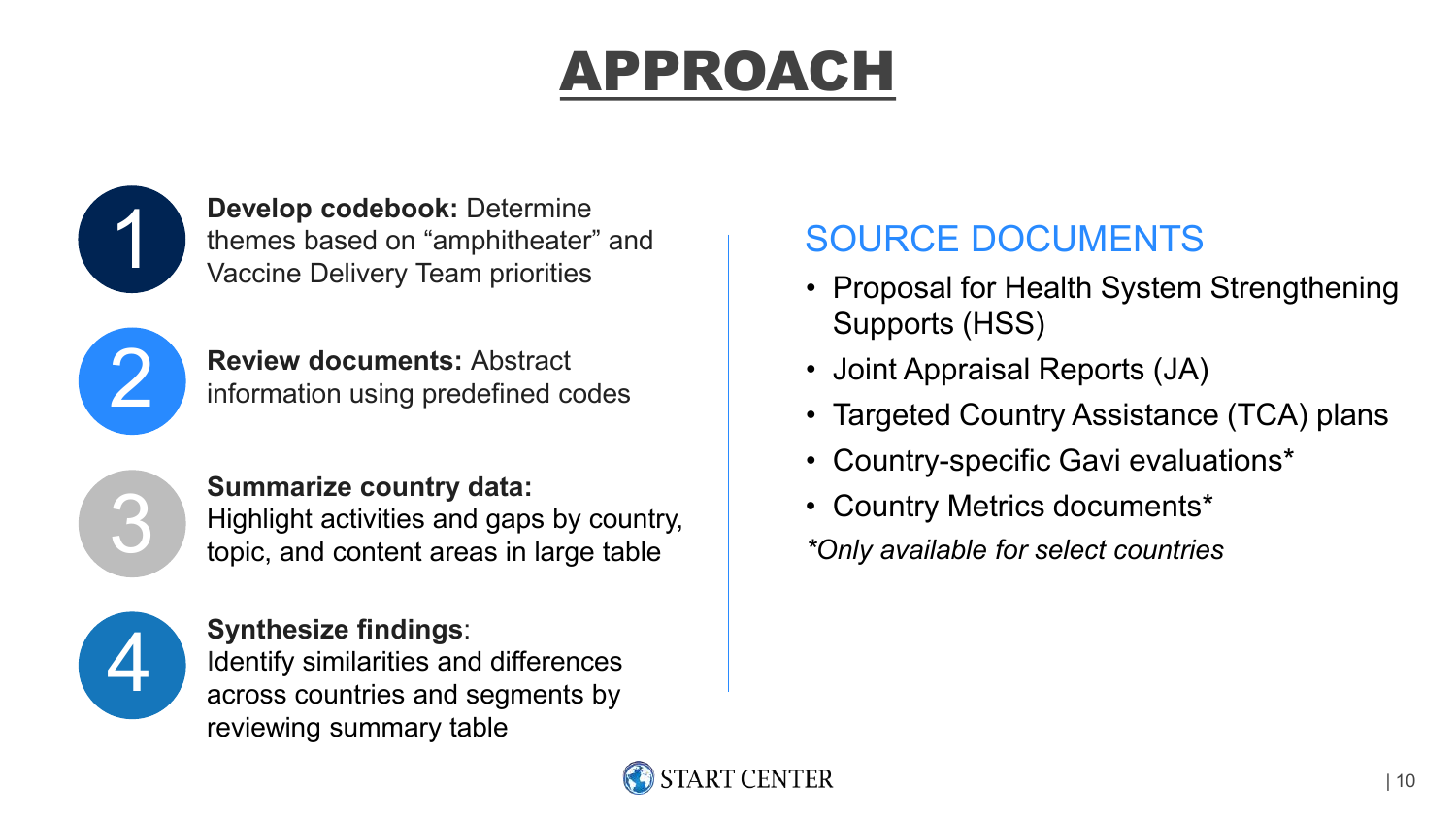## CODES FOR ANALYSIS

- **Context**
- **Data**
- *Demand*
	- o *General*
	- o *Intent*
	- o *Access*
- **Financing**
- **Management**
- **Planning**
- *Supplies*
	- o *General*
	- o *Outreach*
- *Workforce*
	- o *General*
	- o *Motivation*
	- o *Training*





- **Political & Health System Context**
- **Vaccine Delivery Context**
- **DTP Coverage**

- **Barriers/Challenges**
- **Successes**
- **Proposed Plans**
- **Current Situation**
- **Partners**

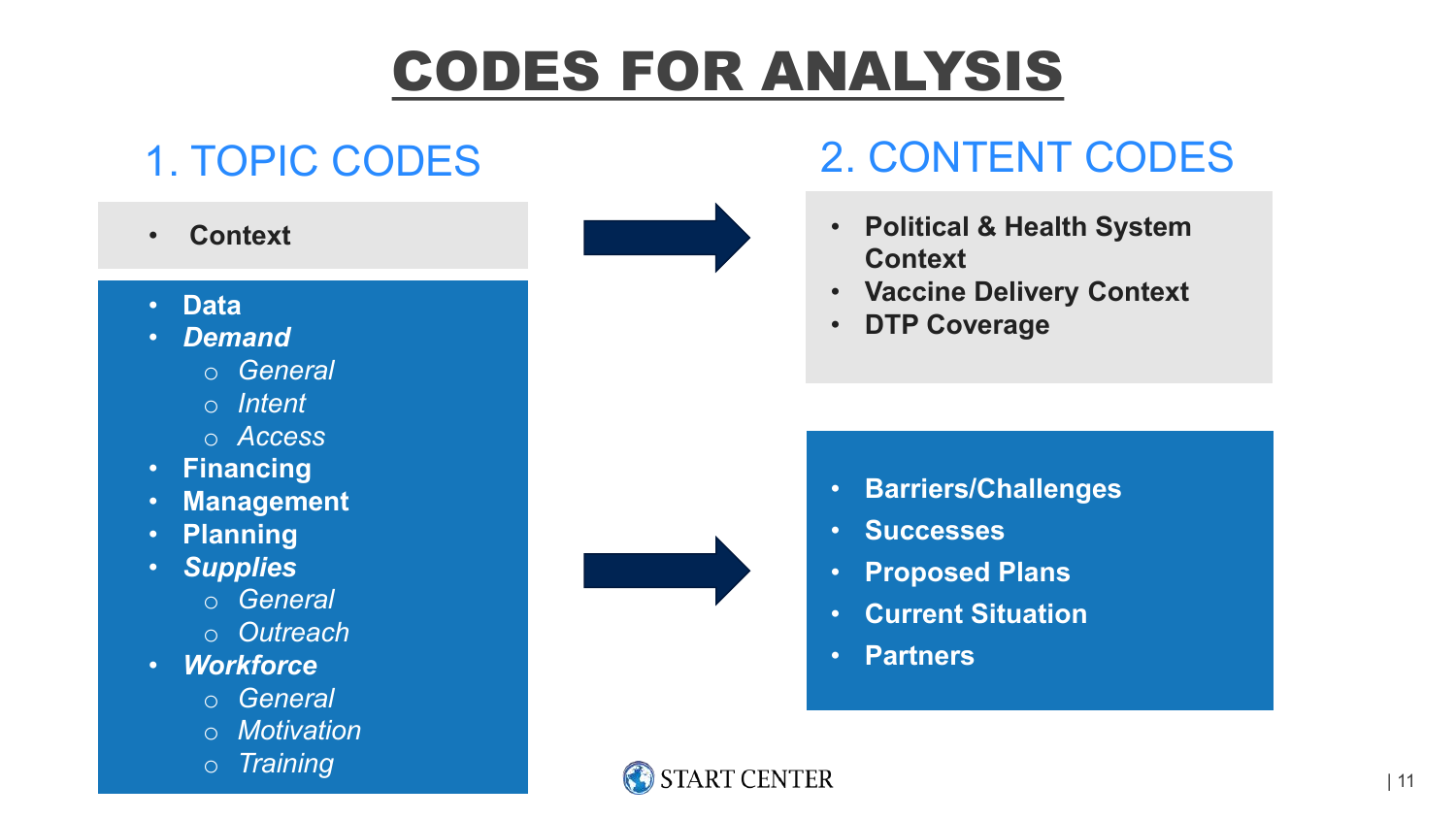## SUMMARY TABLE: Approach



Information summarized from source documents into Excel file



Information organized by country, topic, and content area



Filterable cells, enabling comparison within and across countries

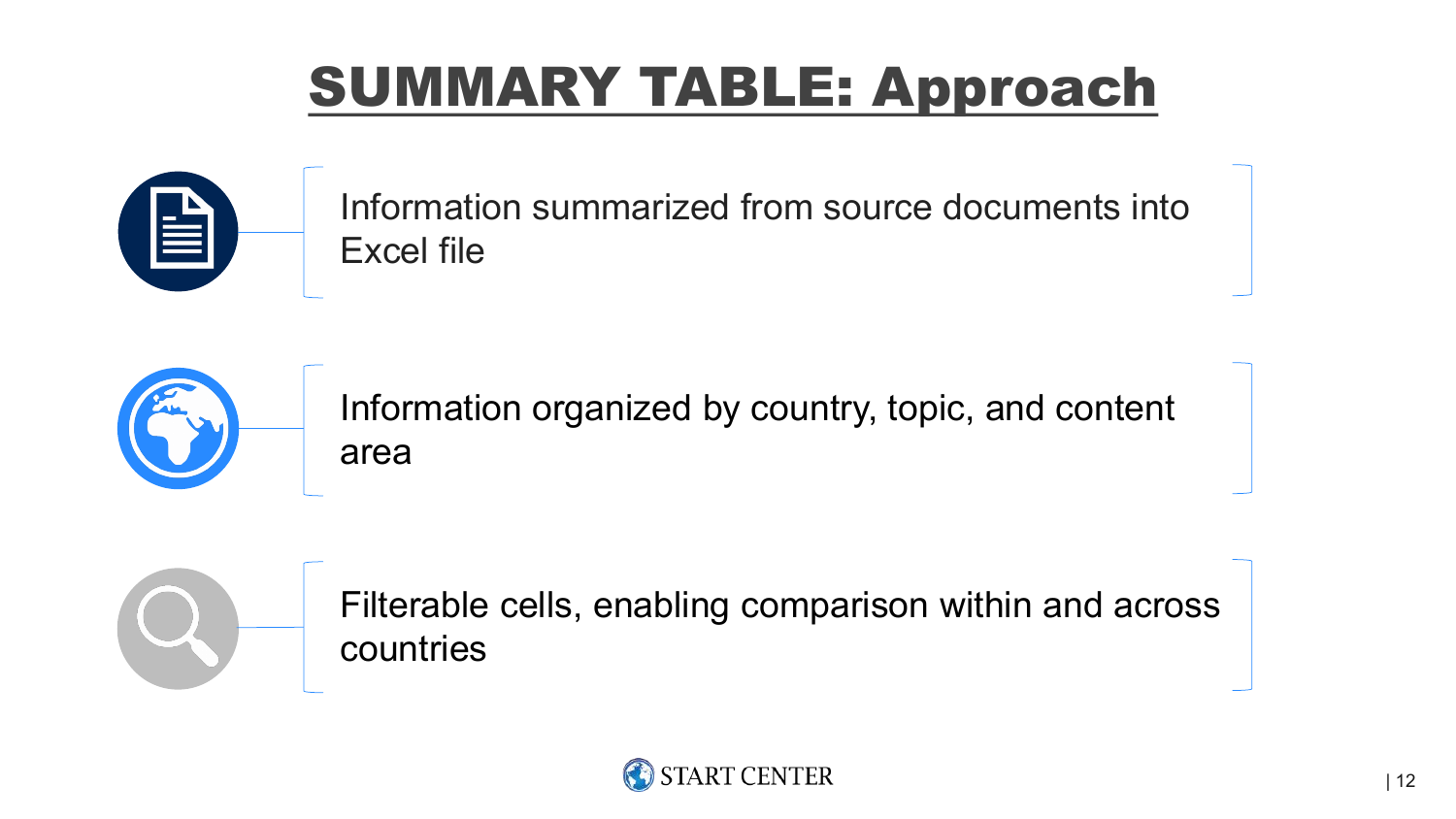### SUMMARY TABLE: Characteristics

#### Columns: Countries

| Topic                                                          | Content                                                                       | <b>ANGOLA</b>                                                                                                                                                                                                                                                                                                                                                                                                                                                                                         | <b>COTE D'IVOIRE</b>                                                                                                                                                                                                                                                                                                                                                                                                                                                                                                                                                                                                                                                                                                                                                                                                                                        | <b>ETHIOPIA</b>                                                                                                                                                                                                                                                                                                                                                                                                                                                                                                                                                                                                                                                                                                                                                                                | <b>HAITI</b>                                                                                                                                                                                                                                                                                                                                                                                                                                                                                                                                                                                                                                                                                                                                                                                                                                                                                                                                                                                                                                                                                                                |
|----------------------------------------------------------------|-------------------------------------------------------------------------------|-------------------------------------------------------------------------------------------------------------------------------------------------------------------------------------------------------------------------------------------------------------------------------------------------------------------------------------------------------------------------------------------------------------------------------------------------------------------------------------------------------|-------------------------------------------------------------------------------------------------------------------------------------------------------------------------------------------------------------------------------------------------------------------------------------------------------------------------------------------------------------------------------------------------------------------------------------------------------------------------------------------------------------------------------------------------------------------------------------------------------------------------------------------------------------------------------------------------------------------------------------------------------------------------------------------------------------------------------------------------------------|------------------------------------------------------------------------------------------------------------------------------------------------------------------------------------------------------------------------------------------------------------------------------------------------------------------------------------------------------------------------------------------------------------------------------------------------------------------------------------------------------------------------------------------------------------------------------------------------------------------------------------------------------------------------------------------------------------------------------------------------------------------------------------------------|-----------------------------------------------------------------------------------------------------------------------------------------------------------------------------------------------------------------------------------------------------------------------------------------------------------------------------------------------------------------------------------------------------------------------------------------------------------------------------------------------------------------------------------------------------------------------------------------------------------------------------------------------------------------------------------------------------------------------------------------------------------------------------------------------------------------------------------------------------------------------------------------------------------------------------------------------------------------------------------------------------------------------------------------------------------------------------------------------------------------------------|
| Country                                                        | $ $ Country                                                                   | 4                                                                                                                                                                                                                                                                                                                                                                                                                                                                                                     | э                                                                                                                                                                                                                                                                                                                                                                                                                                                                                                                                                                                                                                                                                                                                                                                                                                                           | <b>PIE</b>                                                                                                                                                                                                                                                                                                                                                                                                                                                                                                                                                                                                                                                                                                                                                                                     | 4                                                                                                                                                                                                                                                                                                                                                                                                                                                                                                                                                                                                                                                                                                                                                                                                                                                                                                                                                                                                                                                                                                                           |
| Segment<br>Sources                                             | Segment<br>Document<br><b>Citations</b>                                       | [1] HSS 2016<br>[2] JA 2017<br>[3] TCA 2017                                                                                                                                                                                                                                                                                                                                                                                                                                                           | [1] HSS 2016<br>[2] JA 2017<br>[3] TCA 2018                                                                                                                                                                                                                                                                                                                                                                                                                                                                                                                                                                                                                                                                                                                                                                                                                 | [1] HSS 2016<br>[2] JA 2017<br>[3] TCA 2018<br>[4] Country Metrics 2018                                                                                                                                                                                                                                                                                                                                                                                                                                                                                                                                                                                                                                                                                                                        | [1] HSS 2012<br>[2] JA 2016<br>[3] TCA 2018                                                                                                                                                                                                                                                                                                                                                                                                                                                                                                                                                                                                                                                                                                                                                                                                                                                                                                                                                                                                                                                                                 |
| Perceived <b>Quality</b> of<br>Document Sources<br>Reliability |                                                                               | High. All documents are from past two years and were in English.                                                                                                                                                                                                                                                                                                                                                                                                                                      | <b>Medium. TCA was in French. Lack of detail in documents.</b>                                                                                                                                                                                                                                                                                                                                                                                                                                                                                                                                                                                                                                                                                                                                                                                              | High. All sources in English and published within last two years.                                                                                                                                                                                                                                                                                                                                                                                                                                                                                                                                                                                                                                                                                                                              | <b>Medium.</b> HSS is old (from 2012). Information from this document has been<br>explicitly noted to be from that timeframe.                                                                                                                                                                                                                                                                                                                                                                                                                                                                                                                                                                                                                                                                                                                                                                                                                                                                                                                                                                                               |
| Key<br>Acronyms                                                | Frequently<br>occurring or<br>significant<br>country-<br>specific<br>acronyms | MINSA: Angolan Ministry of Health                                                                                                                                                                                                                                                                                                                                                                                                                                                                     | NHIS: National Health Information System<br>NHDP: National Health Development Plan                                                                                                                                                                                                                                                                                                                                                                                                                                                                                                                                                                                                                                                                                                                                                                          | WUENIC: WHO/UNICEF Estimates of National Immunization Coverage                                                                                                                                                                                                                                                                                                                                                                                                                                                                                                                                                                                                                                                                                                                                 | MPHP: Haitian Ministry of Public Health and Population<br>ICC: Interagency Coordinating Committee.<br>NIS: National Information System<br>cMYP: Comprehensive Multi-Year Plan<br>CHU: Community Health Units                                                                                                                                                                                                                                                                                                                                                                                                                                                                                                                                                                                                                                                                                                                                                                                                                                                                                                                |
| Context                                                        | <b>Vaccine Deliveru</b><br>Context                                            | 2016 estimated immunization coverages from administrative data: [2]<br>80% Pents3 (40% by IIMS; 64% by WHO)<br>74% PCV13<br>63% Rota 2nd dose<br>Coverage is difficult to estimate due to 45+ year-old census data. [1]                                                                                                                                                                                                                                                                               | Only 45% of children 12-23 months of age are completely immunized,<br>inclusive of: BCG (1 dose), DTP-HepB-Hib (3 doses), oral polio<br>vaccine (3 doses), measles vaccine (1 dose), and yellow fever<br>vaccine (1 dose).<br>Immunization coverage improved from 2015 to 2016.<br>-Shown in both administrative data and WHO-UNICEF estimates.<br>-Although there were improvements, immunization coverage target of<br>32% was not reached for three antigens (IPV, yellow fever and DT2+)<br>[2]p.3<br>--For MCV in 2016, all regions had coverage higher than 80%, and<br>half the regions had coverage higher than 30%." [2] p.3-<br>Geographical disparities exist for immunization coverage.<br>--Low coverage geographical areas are North (39.1%), Northeast<br>(24.8%), Northwest (29.0%), West (42.0%) and the Southwest<br>$(34.62)$ . [1] p.13 | National coverage for vaccines has increased in recent years, but certain<br>woredas/zones (i.e., in southwest Ethiopia) have actually seen lower coverage. [2],<br>p. 23-24.<br>-The four developing regions in Ethiopia, which are largely pastoral - Afar,<br>Somali, Benishangul Gumuz and Gambella-continue to have low immunization.<br>coverage [2], p. 3<br>-Elsewhere statistics on coverage appear to have improved-<br>Exact coverage numbers are disputed because of large discrepancies between<br>external estimates (e.g., WHO-UNICEF, DHS) and Ethiopia's administrative data.<br>[2], p. 6.<br>Ethiopia achieved polio free status and eliminated maternal and neonatal tetanus in<br>2017. [2], p. 4<br>Ethiopia has a birth cohort of approximately 3.2 million. [4], p. 1. | The population is only 46% urbanized, which varies greatly between<br>departments. Around 2/3 of people live in scattered community settlements,<br>complicating care provision strategies for remote communities. Immunization<br>is challenged by limited access to healthcare. [1] p.8-9-<br>Disparities between departments and communes still exist for 2015. Most<br>communes in Artibonite, Nord, Nord-Ouest, Nord-Est, Sud, and Nippes hav-<br>accessibility between 50% and 79%, but those in the others may have lower<br>accessibility (<50%). [2] p.4<br>The earthquake of 2010 severely damaged or destroyed 60% of hospitals in<br>the three hardest hit departments ('w'est, Southeast, and Nippes). The<br>offices of the Ministry of Health were badly affected, with the main building<br>completely destroyed. Further, 1.2 million people were displaced and moved<br>around, placing additional strain on the health system. Thousands were<br>injured and more than 4,000 amputations were performed. New participants<br>increased access to care but challenged the weak coordination of the health |
| Context                                                        | DTP coverage                                                                  | In 2014, 73% DTP3 estimated by WHO, 80% by administrative data [1]                                                                                                                                                                                                                                                                                                                                                                                                                                    | Immunization coverage improved from 2015 to 2016<br>-In 2016, all health regions achieved coverage of 30% or higher for<br>Penta3, [2] p.3<br>Improvement in the disparities for these two tracer antigens (Penta3)<br>and MCV).<br>--Evidence from analysis of administrative data from 2012-2016【2】<br>р.3                                                                                                                                                                                                                                                                                                                                                                                                                                                                                                                                                | No agreement exists on estimate. [4], p. 1.<br>--Per Ethiopia's administrative data, coverage is 38%.<br>-Per WUENIC, coverage is 77%<br>Coverage v                                                                                                                                                                                                                                                                                                                                                                                                                                                                                                                                                                                                                                            | For Penta3, 42% of municipalities have a service utilization rate of <50%,<br>while 35% are above 80%. The dropout rate from 2015 is 8.6%, above the<br>target of 5%. [2] p.4<br>1,466 cells with country-level content                                                                                                                                                                                                                                                                                                                                                                                                                                                                                                                                                                                                                                                                                                                                                                                                                                                                                                     |
| Context                                                        | Political & health<br>system context                                          | Conflict and financial crisis has severely affected Angola's health system.<br>-80% of Angola's economy tied up in petroleum, which was heavily hit in<br>2014-2015 when global oil prices fell [1]<br>--Investments in infrastructure stopped, leaving construction halted. The<br>EPI building was not completed and the team works in trailers. [2]<br>--Yellow Fever outbreak in late 2016, which affected 16 of 18 Angolan.<br>provinces, caused thousands of deaths and the diversion of health | Health system has 2 sides: administrative and care provision.<br>Administrative structure has 3 levels.<br>-The central level: define national health policy; support and overall<br>coordination for health<br>--The intermediate level: comprised of 20 regional directorates,<br>coordinate and support                                                                                                                                                                                                                                                                                                                                                                                                                                                                                                                                                  | Political sup<br>be shaken b<br>Ethiopia ha<br>health syste<br>Unrest continues to rock the country.                                                                                                                                                                                                                                                                                                                                                                                                                                                                                                                                                                                                                                                                                           | Phase 1:416 cells<br>Phase 2: 1,050 cells                                                                                                                                                                                                                                                                                                                                                                                                                                                                                                                                                                                                                                                                                                                                                                                                                                                                                                                                                                                                                                                                                   |
|                                                                |                                                                               | resources. [2]                                                                                                                                                                                                                                                                                                                                                                                                                                                                                        | health districts in implementing health policy.                                                                                                                                                                                                                                                                                                                                                                                                                                                                                                                                                                                                                                                                                                                                                                                                             | --The country's prime minister resigned in February 2018 and was replaced by a<br>-The peripheral level: made up of 82 health districts, operational unit [new PM in April, which caused a nationwide state of emergency to be declared.                                                                                                                                                                                                                                                                                                                                                                                                                                                                                                                                                       | Overall challenges include: [1] p.3, 11<br>-- Weak supervisory capacity at national level                                                                                                                                                                                                                                                                                                                                                                                                                                                                                                                                                                                                                                                                                                                                                                                                                                                                                                                                                                                                                                   |

text bulst mate to conclude the second complete construct bees a s

- -Weak supervisory capacity at national level the contractive tended as a concert of excellation the

| 13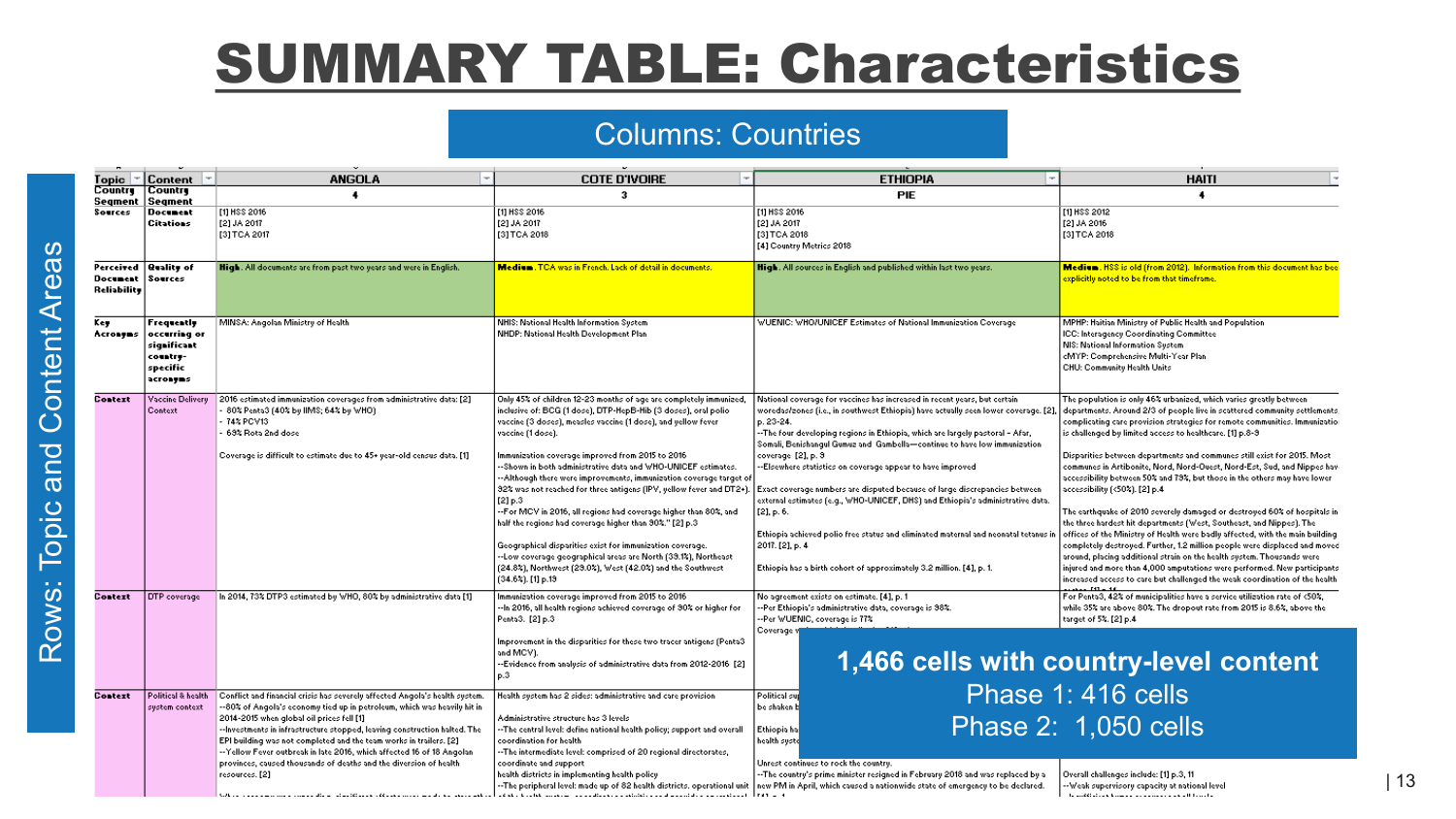## SYNTHESIS: Approach



Reviewed information from summary tables by country segment, topic, and content area



Identified key themes by topic Identified similarities and differences by segment

Documented high-level synthesis in PPT

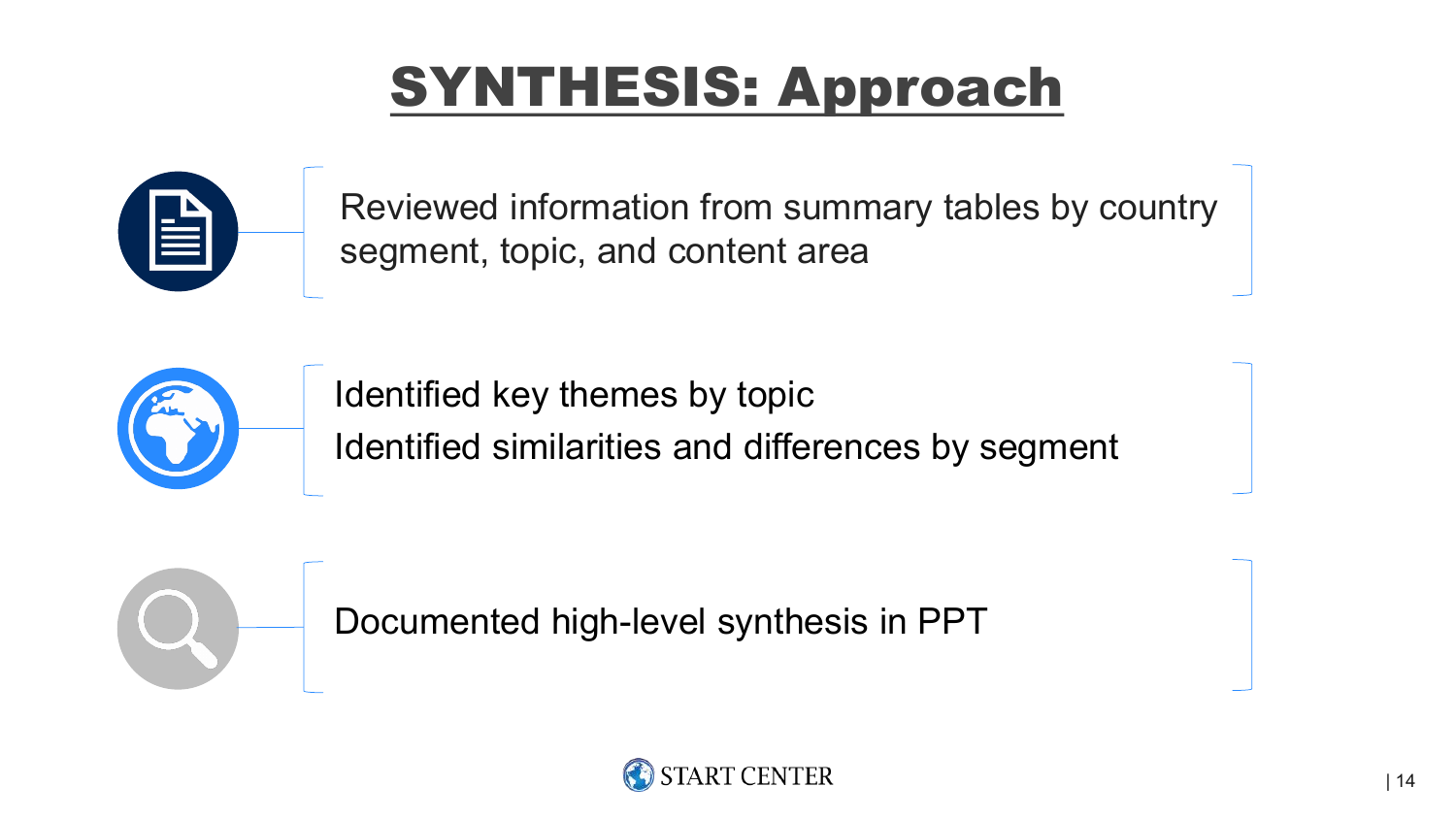### ROADMAP



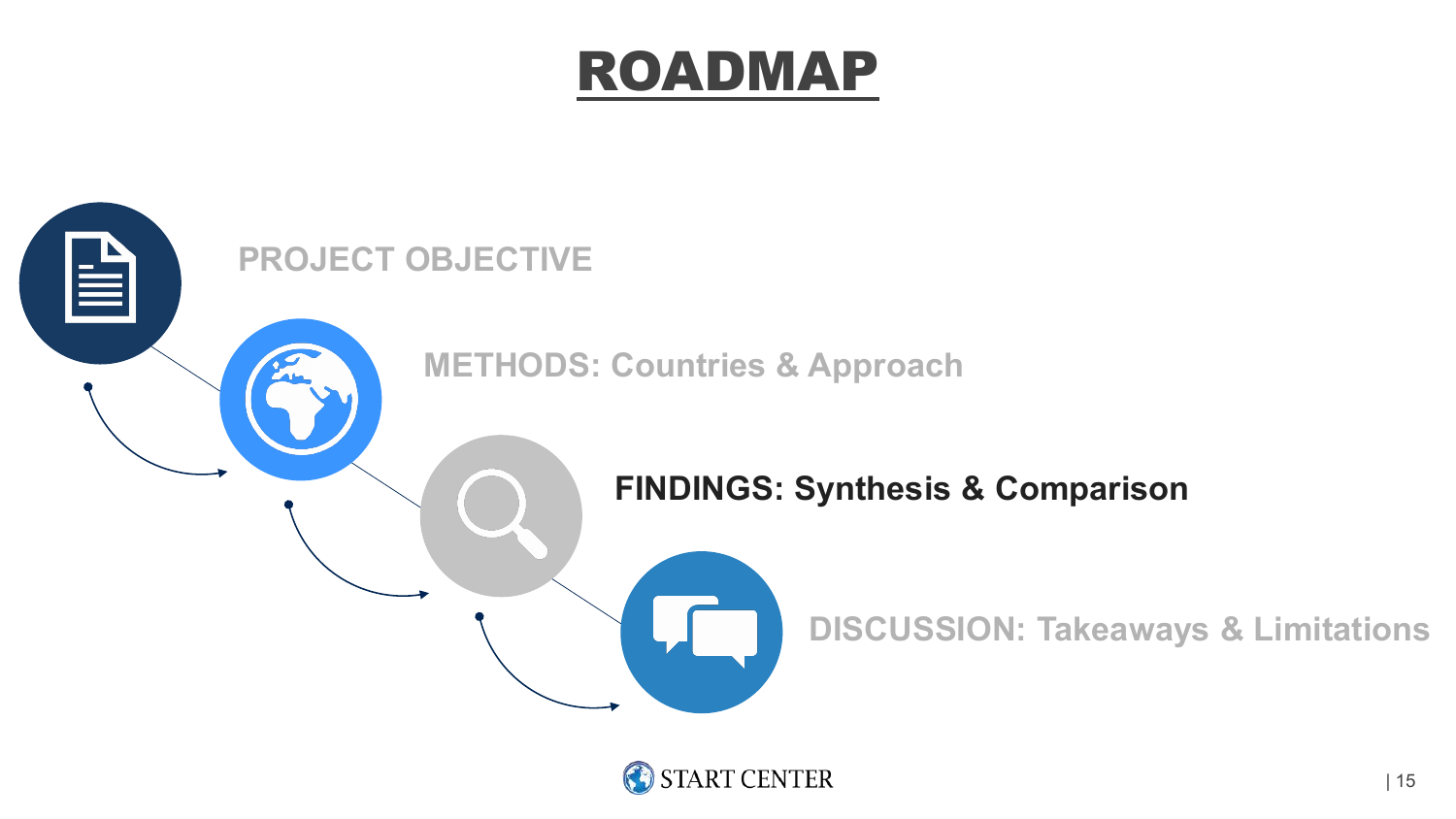# SYNTHESIS BY TOPIC



### CURRENT FOCUS



### SEGMENT COMPARISON

**PINE Segment 3 Segment 4**

**START CENTER**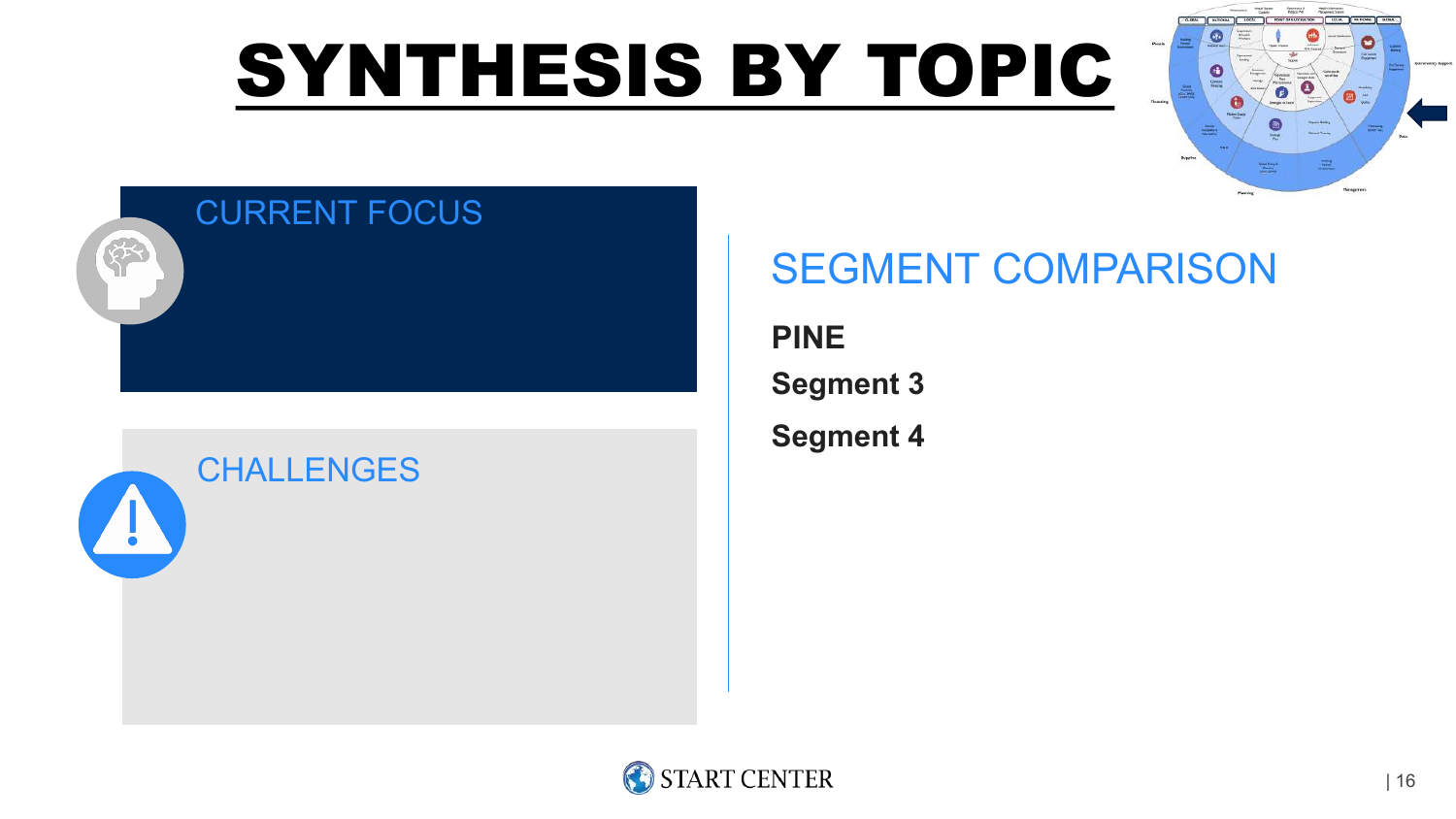# DATA



### CURRENT FOCUS

- Efforts to improve quality
- Data review meetings
- Data quality improvement plans



### **CHALLENGES**

- Poor data quality
- Country and external coverage estimates do not match
- Lack of reliable denominators for coverage calculations

### SEGMENT COMPARISON

### **PINE**

• Country variation in use of data for decision making

### **Segment 3**

- Lack sufficient data management and supervision
- Data improvement plans being planned/conducted

### **Segment 4**

• Poor data quality and completeness main challenge

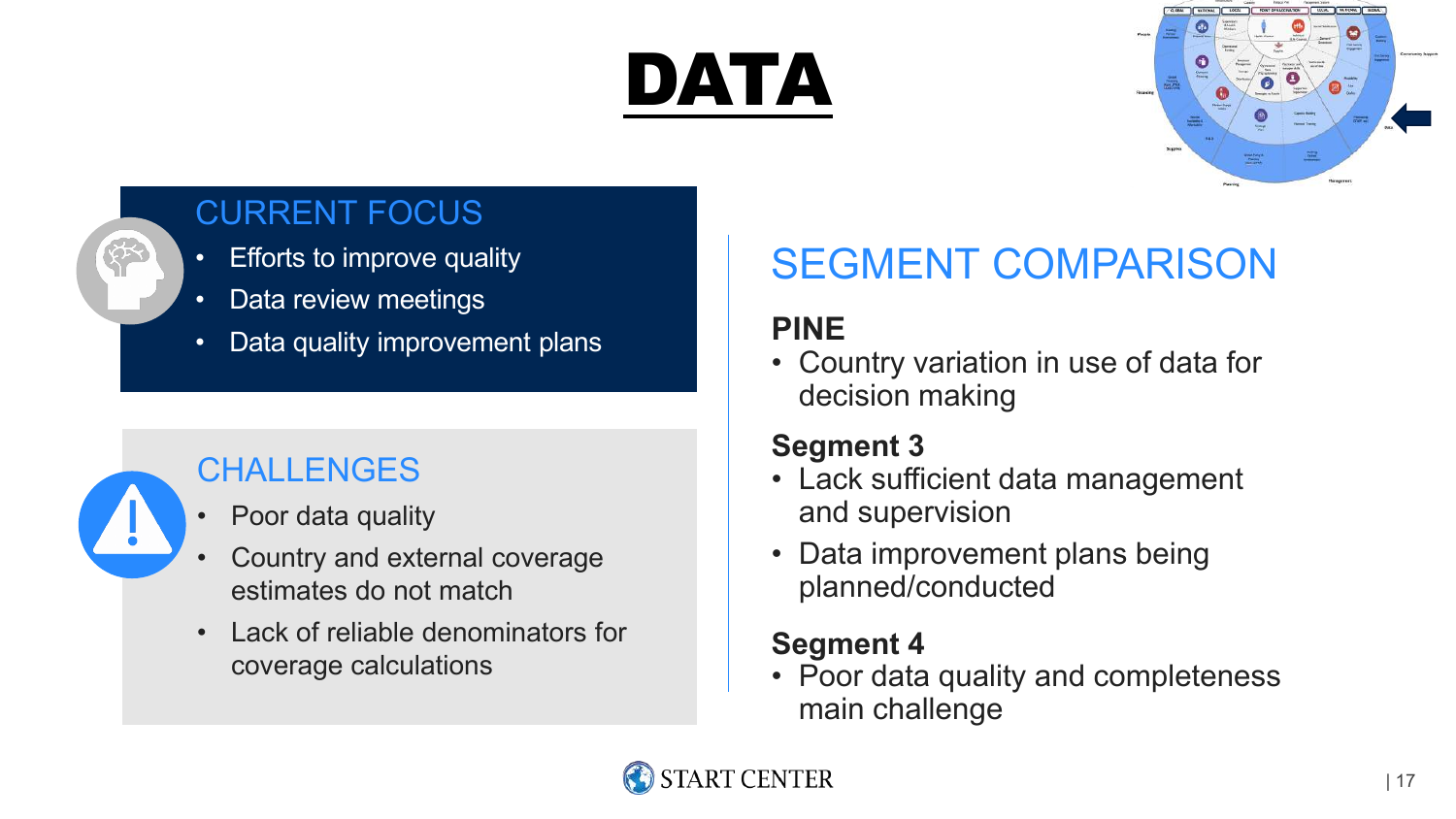# DEMAND



### CURRENT FOCUS

- Focus on intent & access, but access not framed as "demand" issue
- Communication with communities primary way to improve demand
- UNICEF main partner for demand work

### **CHALLENGES**



- Little evidence on impact of demand on vaccine coverage
- Mismatch between proposed activities and specified problems they seek to address

### SEGMENT COMPARISON

### **PINE**

- Increasing demand top priority
- Reasons for low demand vary widely

### **Segment 3**

- Increasing demand prioritized in national plans
- Main focus on intent (e.g., communication, IEC, community services)

- Increasing demand not uniform priority
- Demand interventions may be cut when other issues arise

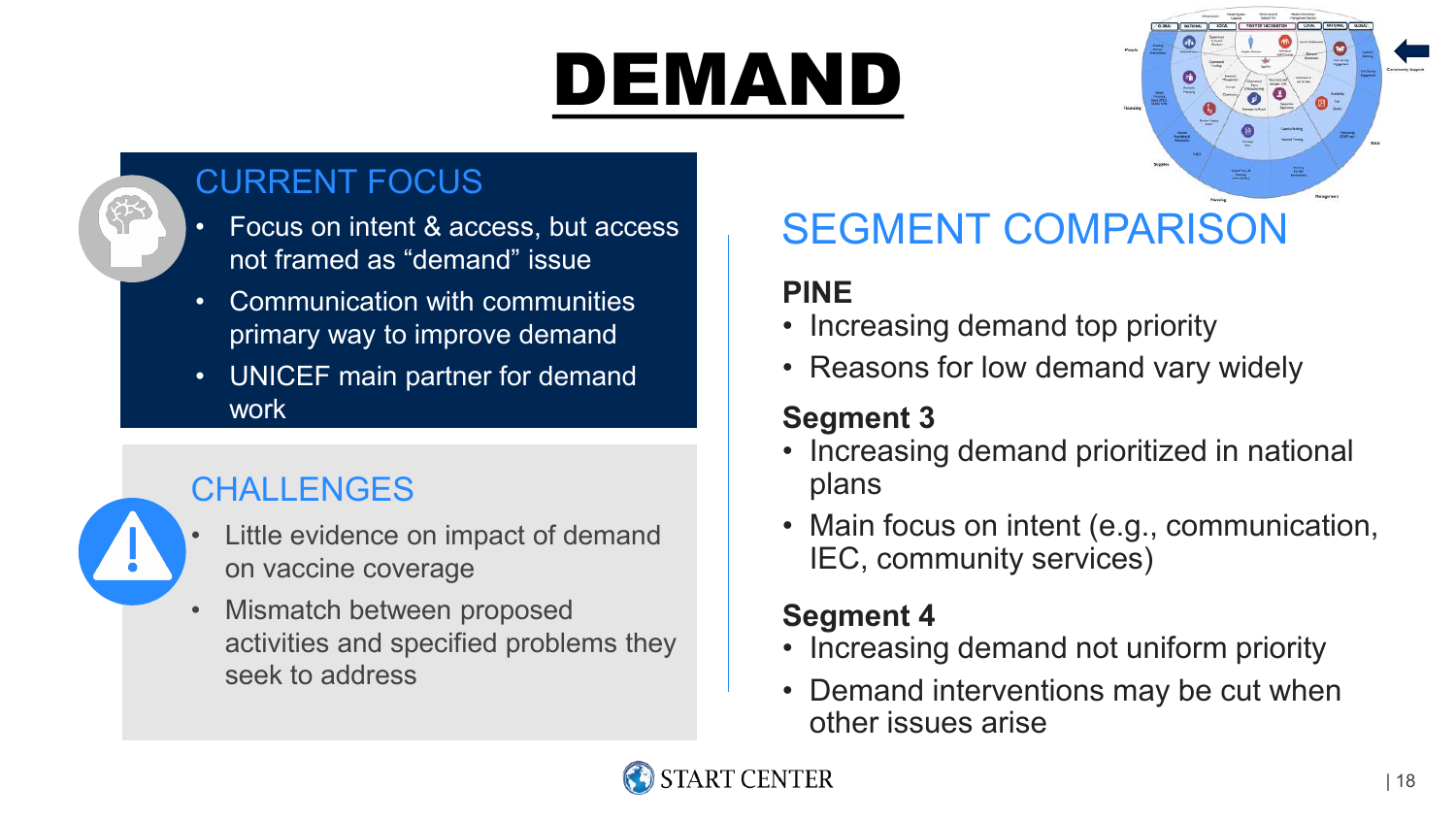# FINANCING





- Decentralizing funds for vaccination
- Increasing financial audits and response to recommendations

### **CHALLENGES**

- Inadequate funds
- Dependence on external funding
- Limited capacity to manage and use funds at subnational levels post decentralization
- Uncertainty about future funding as polio programs close-out

### SEGMENT COMPARISON

### **PINE**

- Multiple accounting systems make financial management complicated
- Large focus on domestic funding

### **Segment 3**

- Consideration of results-based financing
- Initiating domestic funding

- Struggles with timely disbursement and low utilization of funds
- High dependence on external funding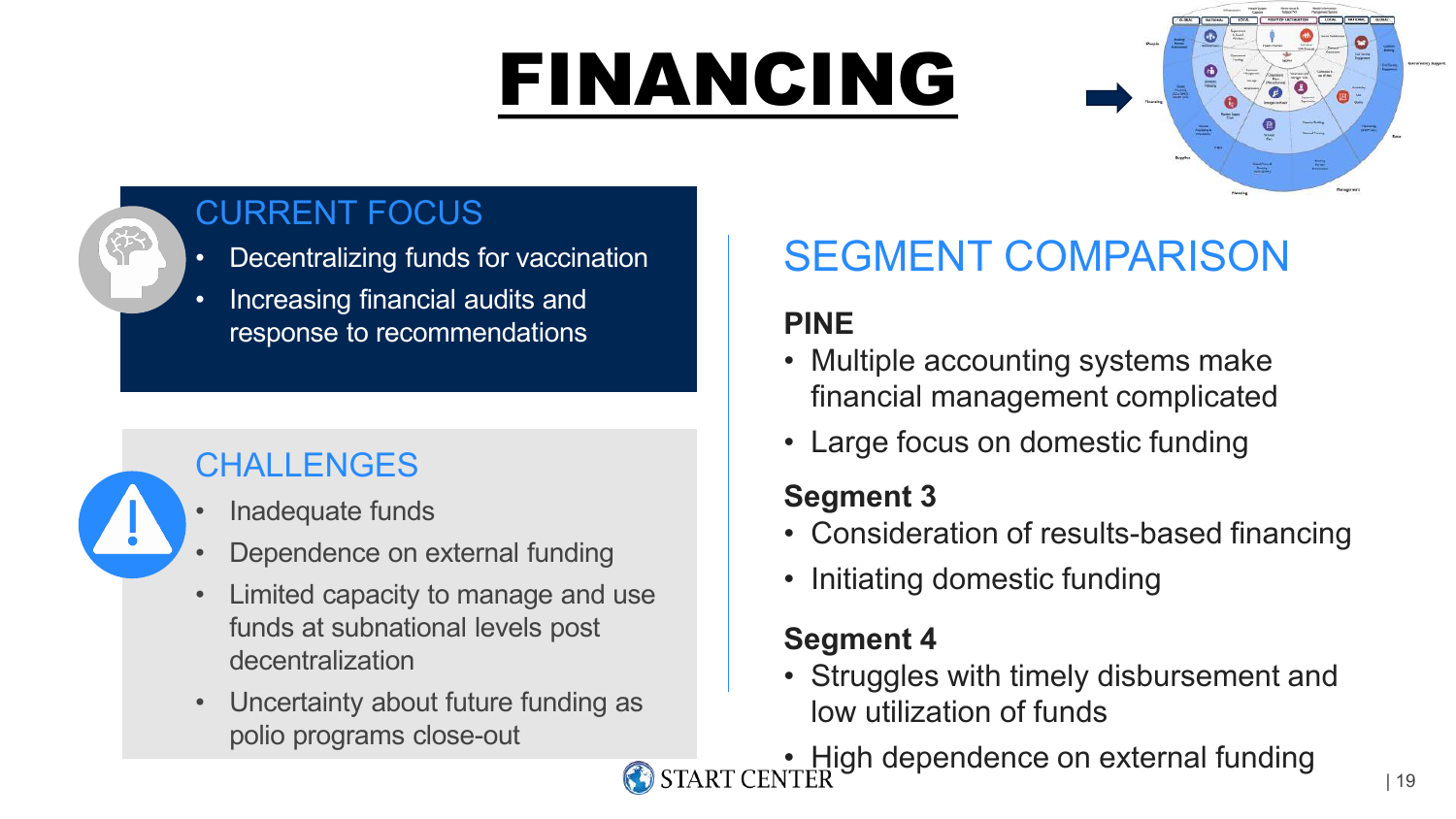# MANAGEMENT





### CURRENT FOCUS

- Decentralization of responsibilities
- Capacity building for all levels of managers in decentralized systems
- Training focus for mid-level managers



### **CHALLENGES**

- Insufficient quantity and quality of workforce
- Lack of management and supportive supervision
- *Note:* Little information provided on context-specific challenges

### SEGMENT COMPARISON

### **PINE**

• Focus on new technology and tools, especially for financial management

### **Segment 3**

• Focus on improving supervision

- Focus on general capacity building and basic training
- Decentralization of management in initial stages

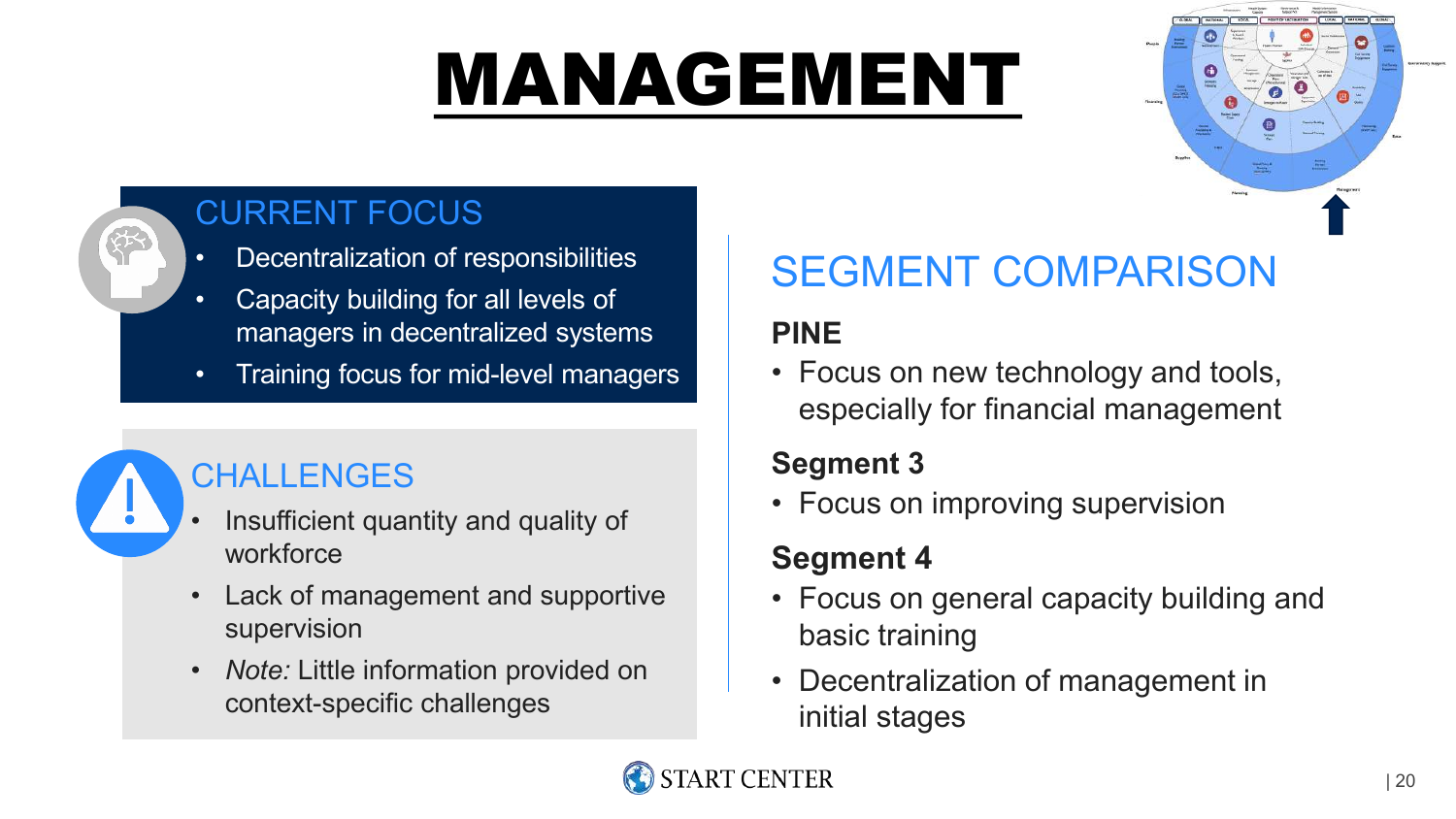# PLANNING



### CURRENT FOCUS

- Microplanning to reach the unreached
- Aligning immunization and health plans
- Meetings with national steering committees to guide strategy



### CHALLENGES

- Inconsistent implementation of plans
- Inadequate microplanning
- Inconsistent coordination between national and subnational levels

### SEGMENT COMPARISON

### **PINE**

- Focus on microplanning
- Attempts to leverage polio infrastructure for routine immunization
- Build partnerships with other domestic government entities

### **Segment 3**

• Focus on national and microplanning

### **Segment 4**

• Focus on national planning

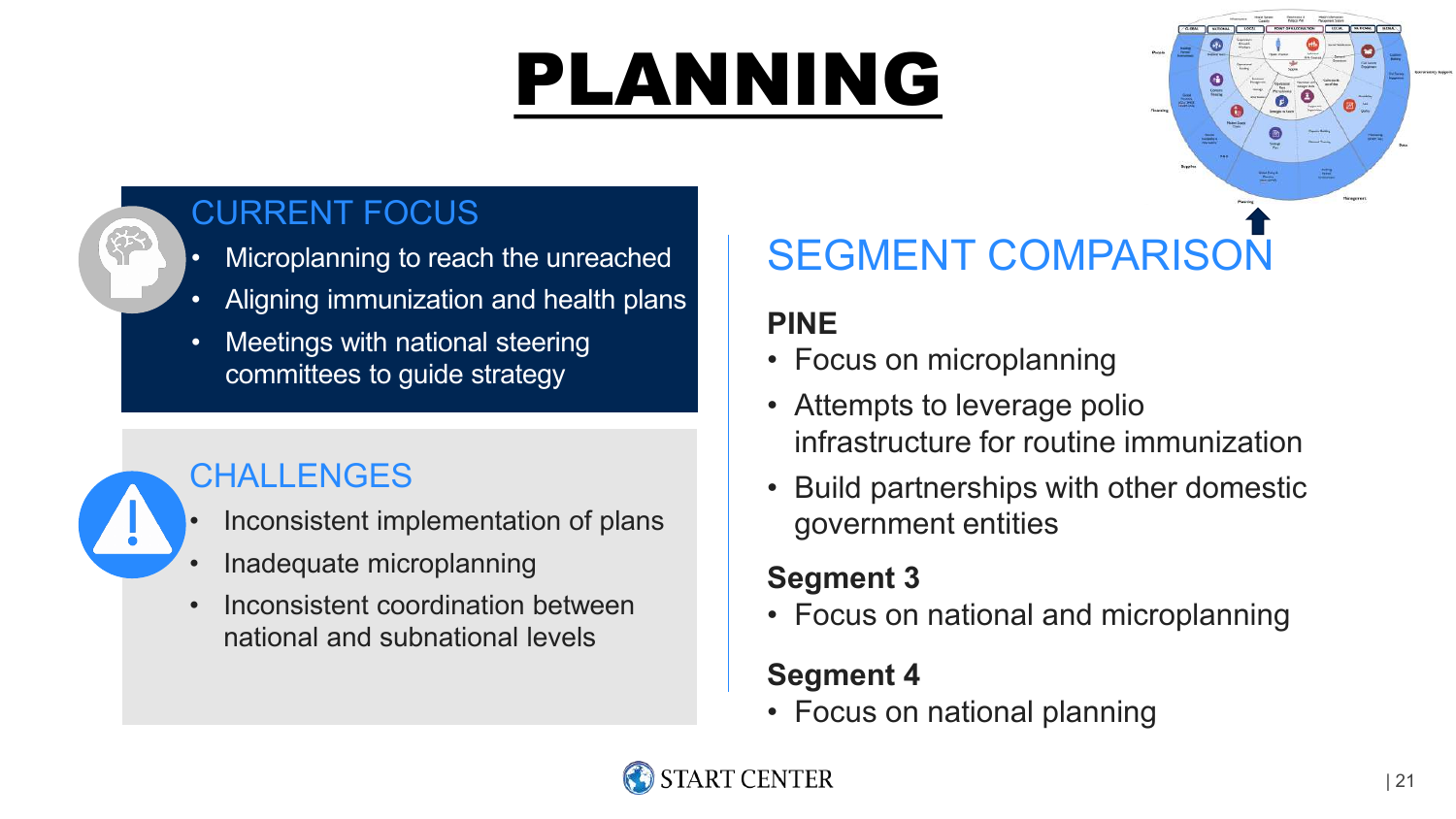# SUPPLIES: Routine





### CURRENT FOCUS

- Procuring new equipment for cold chain
- Building capacity to manage and maintain cold chain (i.e., supporting logistics and technical skill-building)



### CHALLENGES

- Outdated equipment
- Broken equipment
- Limited management and capacity available to maintain cold chain

### SEGMENT COMPARISON

### **PINE**

- Cold chain functional, but requires updates
- Progress made in logistics and procurement

### **Segment 3**

- Mixed functionality of cold chain
- Focus on cold chain modernization, management, and maintenance

- Widespread challenges with cold chain functionality due to broken equipment, gaps, and lack of human resources
- System stressed by introduction of new vaccines

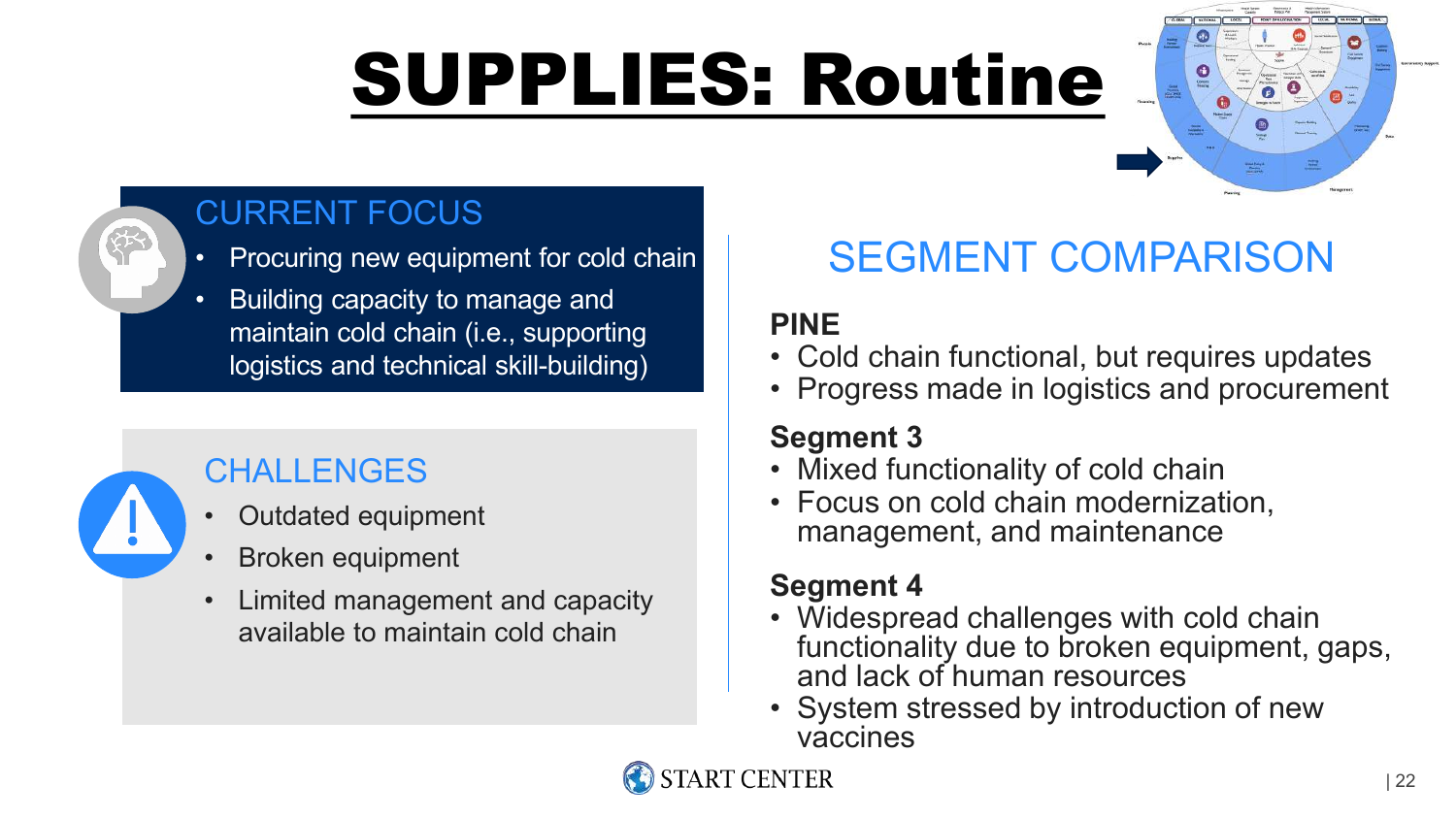# SUPPLIES: Outreach

### CURRENT FOCUS

- Increasing efforts to improve equity through communication, social mobilization, and outreach
	- Periodic targeted campaigns (SIAs/PIRIs) to reach isolated areas

### CHALLENGES

- Limited outreach activities due to insufficient funding and human capacity
- Inability to regularly get to isolated or "hard-to-reach" communities

### SEGMENT COMPARISON

### **PINE**

- Prioritization of outreach activities
- Outreach developed based on polio infrastructure or polio vaccination activities

### **Segment 3**

• Irregular outreach activities due to cold chain limitations, insufficient human resources, and geographic barriers

### **Segment 4**

• Attempts made to initiate outreach activities but limited success due to cold chain limitations, insufficient human resources, and geographic barriers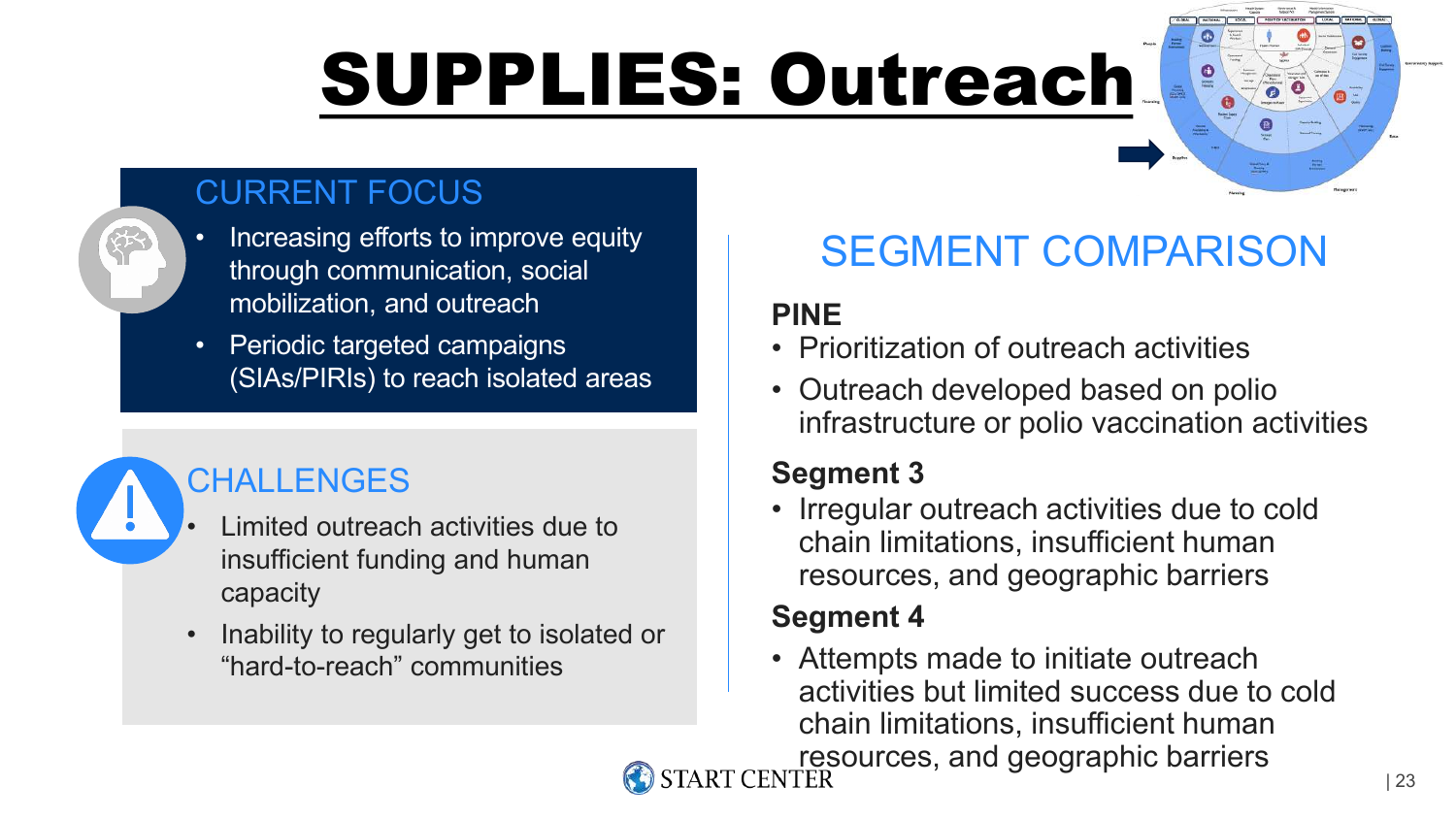# WORKFORCE





### CURRENT FOCUS

- Improving technical capacity of health workforce
- Current/future activities to increase motivation rarely mentioned

### **CHALLENGES**

- Insufficient quantity and quality of human resources main bottleneck for immunization activities
- Non-equitable distribution of available human resources for immunization
- Low motivation of workforce (poor work conditions, incentives, management)

### SEGMENT COMPARISON

### **All segments highlight insufficient workforce**

### **PINE**

- Motivation not explicitly mentioned
- Piloting innovative approaches to increase workforce

### **Segment 3**

• Considering incentives for healthcare workers in conflict zones or particularly remote areas

#### **Segment 4**

• Poor quantity and quality of immunization workers

#### *Ebola-Affected Countries*

• Success in increasing immunization workforce capacity as result of Ebola recovery programs

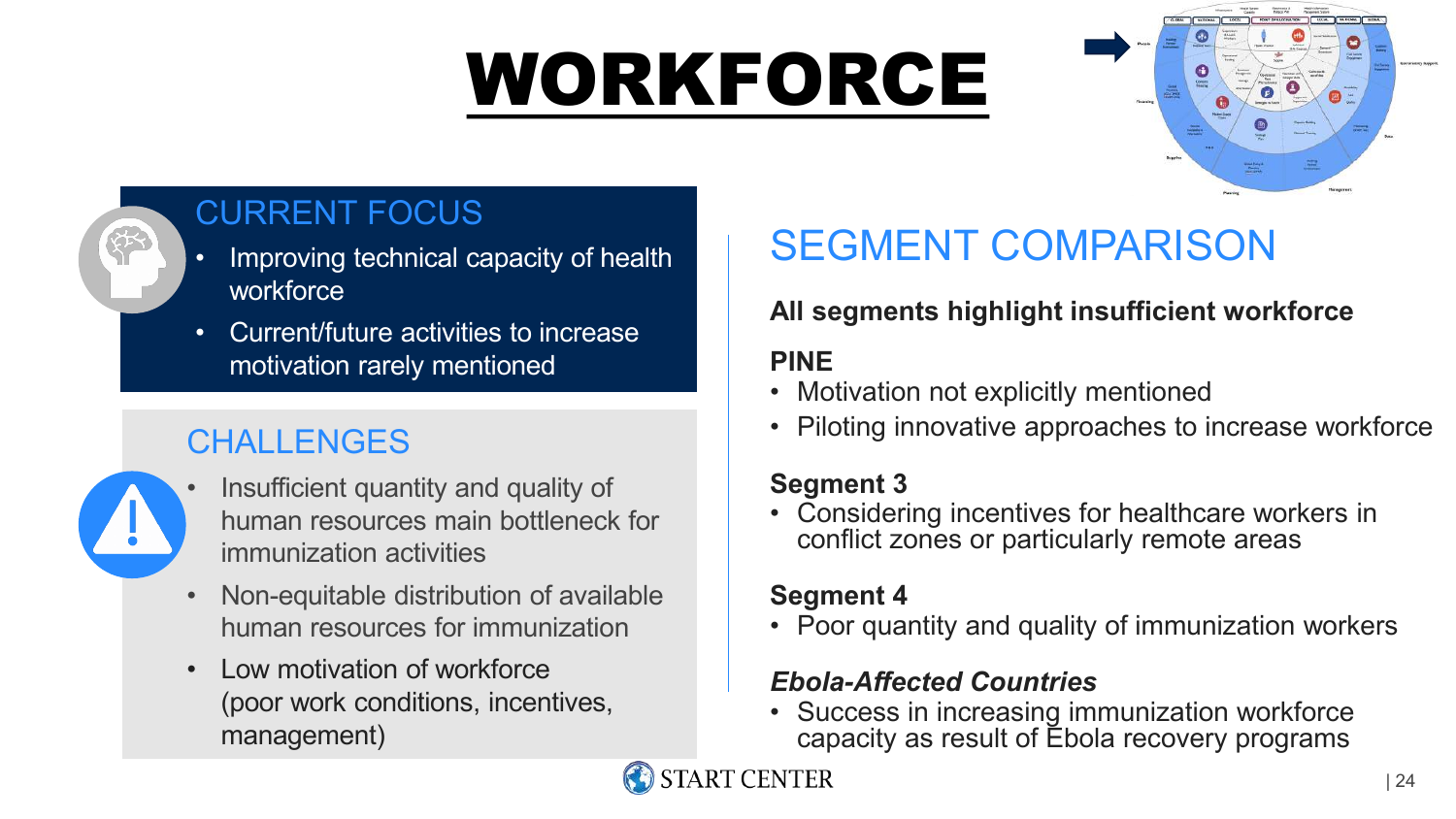### ROADMAP



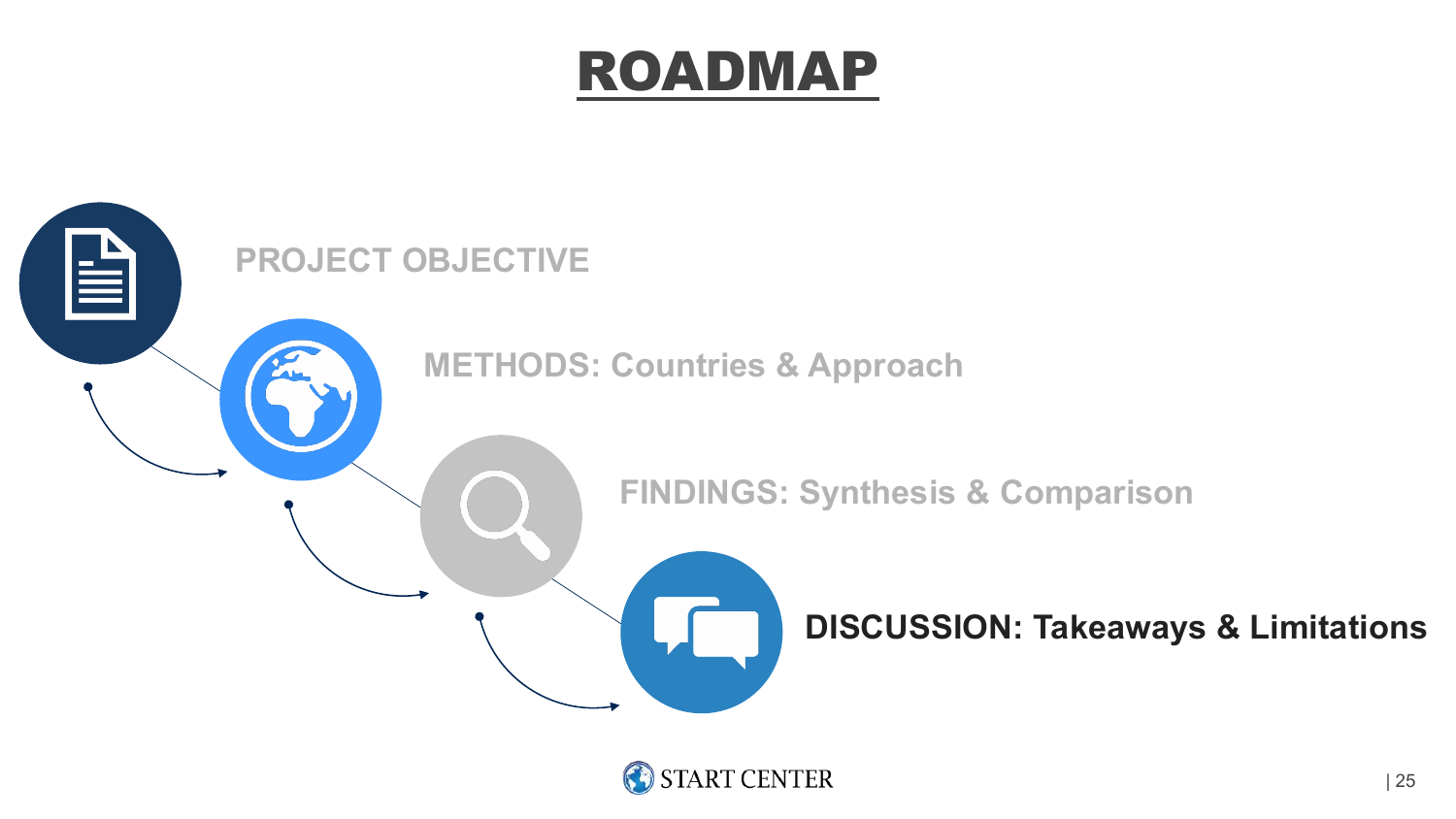## CROSS-CUTTING FINDINGS

#### **1. Interconnectedness of supply and demand**

- Supply and demand challenges are related and should be assessed together
- Interventions to increase demand are connected to interventions related to increase supply

#### **2. Growing pains due to decentralization**

- Countries need to align systems, e.g., management and finance, to overcome challenges with decentralization
- Limited capacity exists at lower subnational levels to assume decentralized responsibilities

#### **3. Prioritization of "hard-to-reach" populations with little success**

- Hard-to-reach populations are unique to each setting but exist in every country, regardless of segment
- Little/no successes noted in finding approaches that work to provide immunizations to these groups

#### **4. Further emphasis on workforce needed to ensure sustainable gains, especially in cold chain**

- Investment in cold chain infrastructure is on-going and new equipment is needed in most countries
- Workforce to manage and maintain equipment is insufficient and not focus of most investment

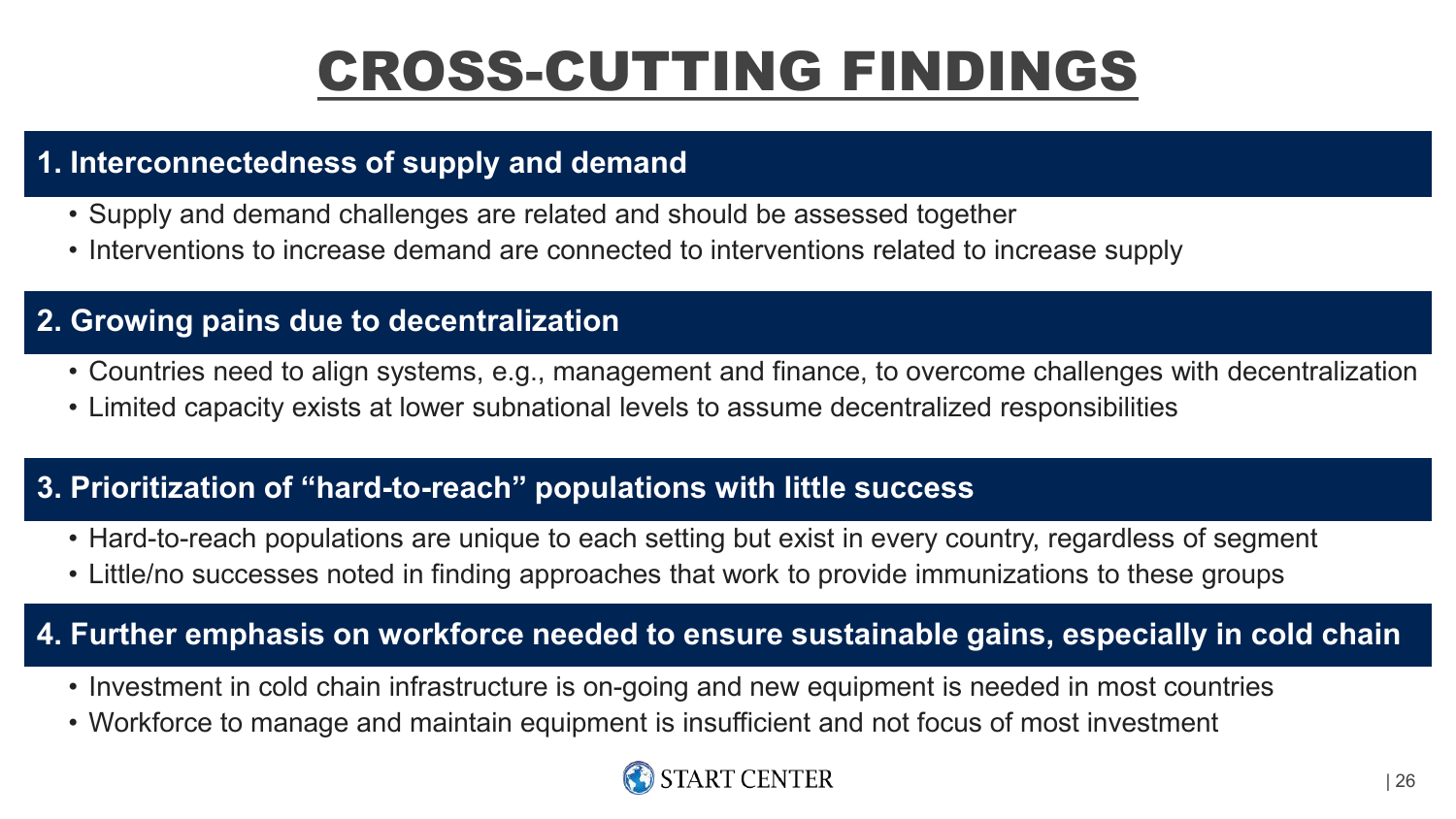## SPECIAL CONSIDERATIONS

### COUNTRIES WITH RECENT POLIO INVESTMENT

#### **Possibilities to leverage polio infrastructure for routine immunization**

- **Much infrastructure in place for Polio** Special Immunization Activities
- Polio vaccine infrastructure can be used for routine immunization outreach and monitoring after polio eliminated

#### **Polio eradication could impact immunization workforce**

- Polio workforce sometimes helped support routine immunization
- Loss of polio funding could mean loss of vaccination healthcare workers

### COUNTRIES RECOVERING FROM EBOLA EPIDEMIC

#### **Ebola positively affected health funding**

- Increase in health systems strengthening post Ebola
- New funding is improving overall healthcare workforce, including in immunization sector
- Sustainability of changes unknown

#### **Ebola negatively affected demand for vaccines**

• Citizens lack trust in healthcare workers and health system post-Ebola

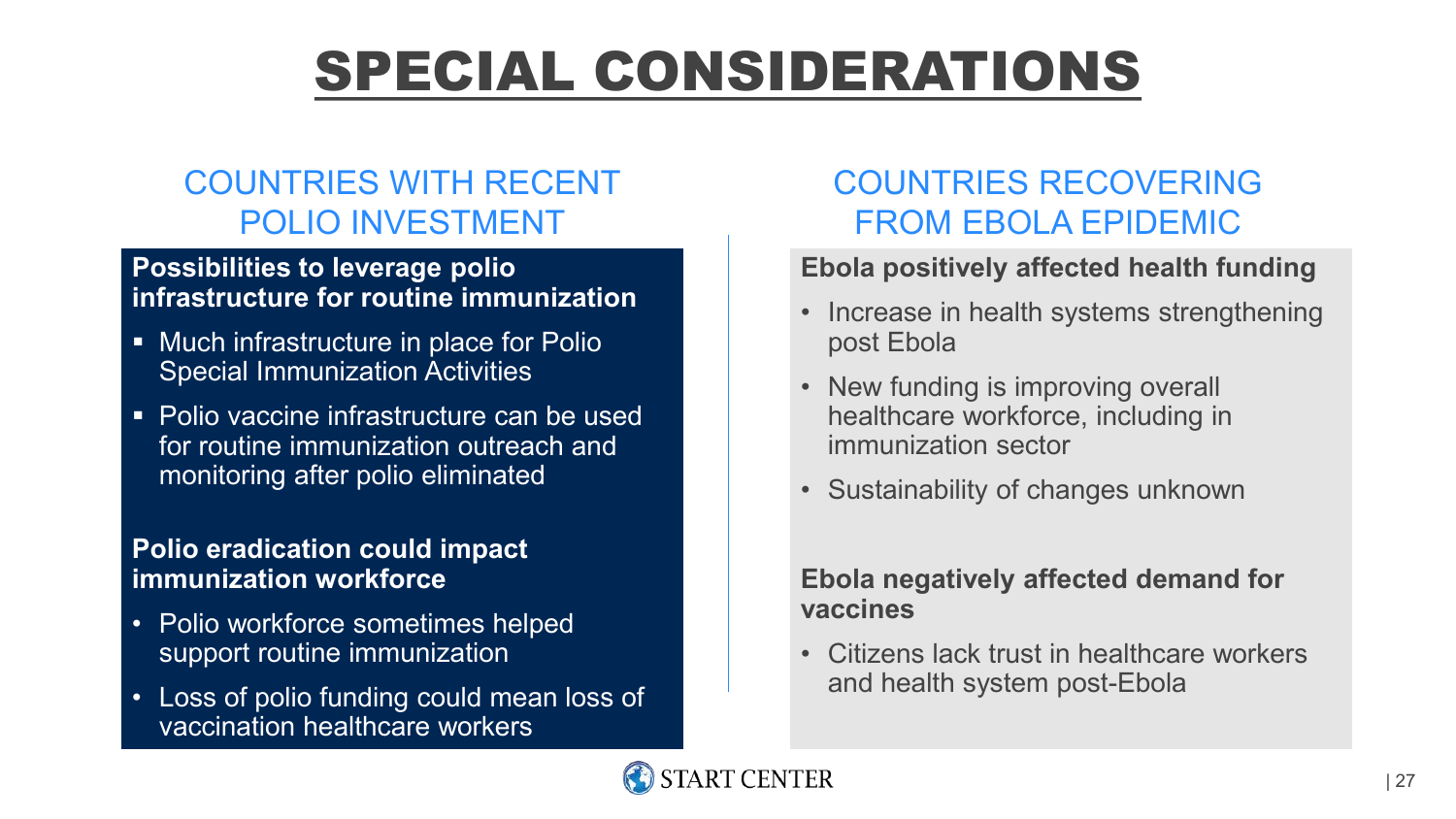## SEGMENT COMPARISON

|                           | <b>PINE</b>                                                  | <b>SEGMENT 3</b>                                             | <b>SEGMENT 4</b>                                             |
|---------------------------|--------------------------------------------------------------|--------------------------------------------------------------|--------------------------------------------------------------|
| <b>DATA</b>               | Poor data quality and use                                    | Poor data quality and use                                    | Poor data quality and use                                    |
| <b>DEMAND</b>             | Top priority                                                 | Increasingly prioritized                                     | Not uniform priority                                         |
| <b>FINANCING</b>          | Prioritizing domestic funding                                | <b>Considering domestic funding</b>                          | Full dependence on external<br>funding                       |
| <b>MANAGEMENT</b>         | Focus on new technology and<br>tools                         | Focus on improving<br>supervision                            | Focus on general capacity<br>building                        |
| <b>PLANNING</b>           | Focus on microplanning &<br>leveraging polio infrastructure  | Focus on microplanning &<br>national planning                | Focus on national planning                                   |
| <b>SUPPLIES: Routine</b>  | Need to optimize details of cold<br>chain                    | Mixed functionality of cold<br>chain                         | Widespread challenges with<br>cold chain                     |
| <b>SUPPLIES: Outreach</b> | Regular outreach                                             | Inconsistent outreach                                        | Attempts to initiate outreach                                |
| <b>WORKFORCE</b>          | Insufficient quantity and quality<br>of immunization workers | Insufficient quantity and quality<br>of immunization workers | Insufficient quantity and quality<br>of immunization workers |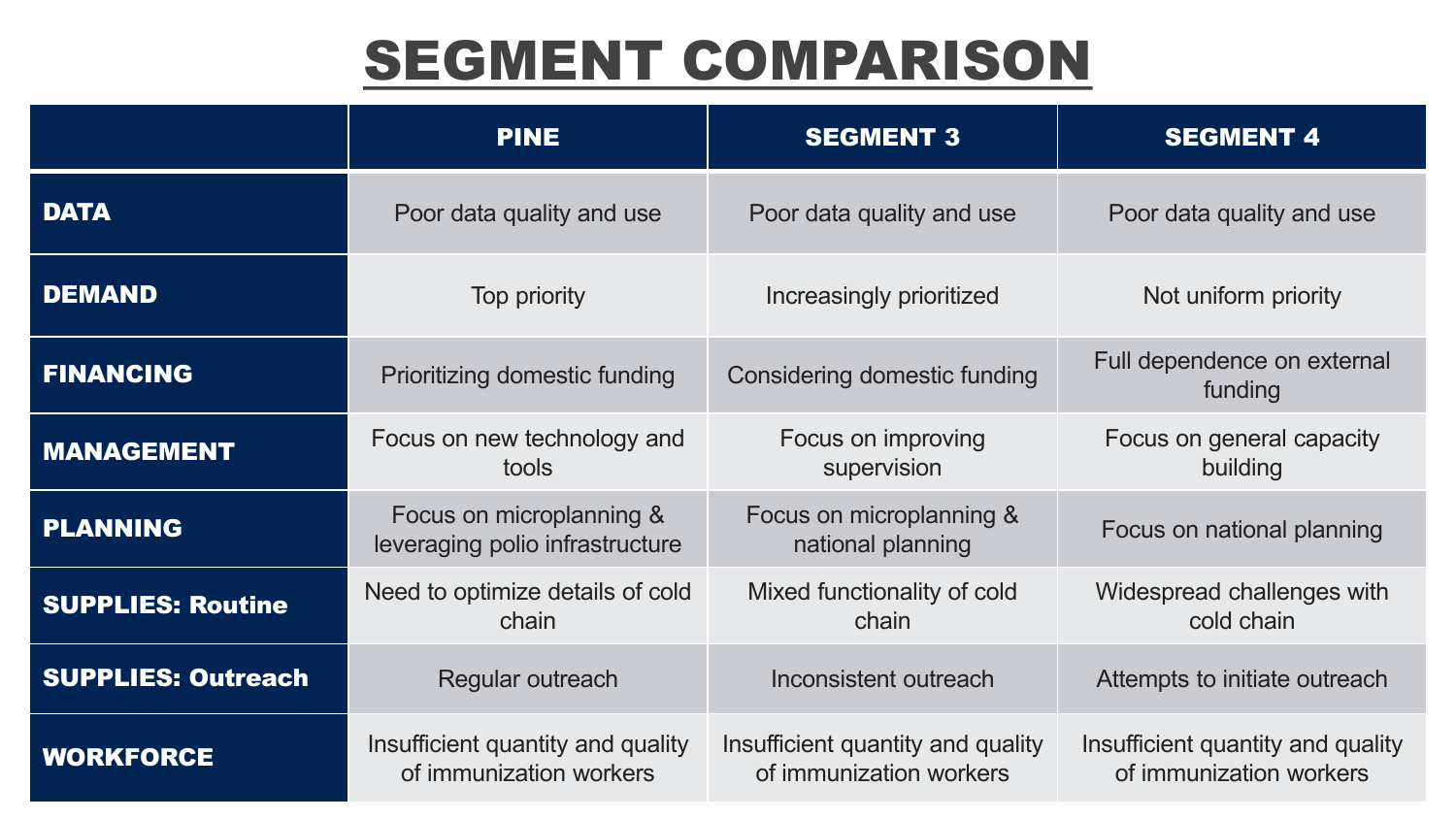## LIMITATIONS

Findings based on Gavi documents written to procure grants

Small sample size (n=22 countries from all segments)

Translation required for documents from select Francophone countries

Time period of documents varied between countries

Analysis could experience confirmation bias (e.g., artificially amplifying patterns to match 'common sense')